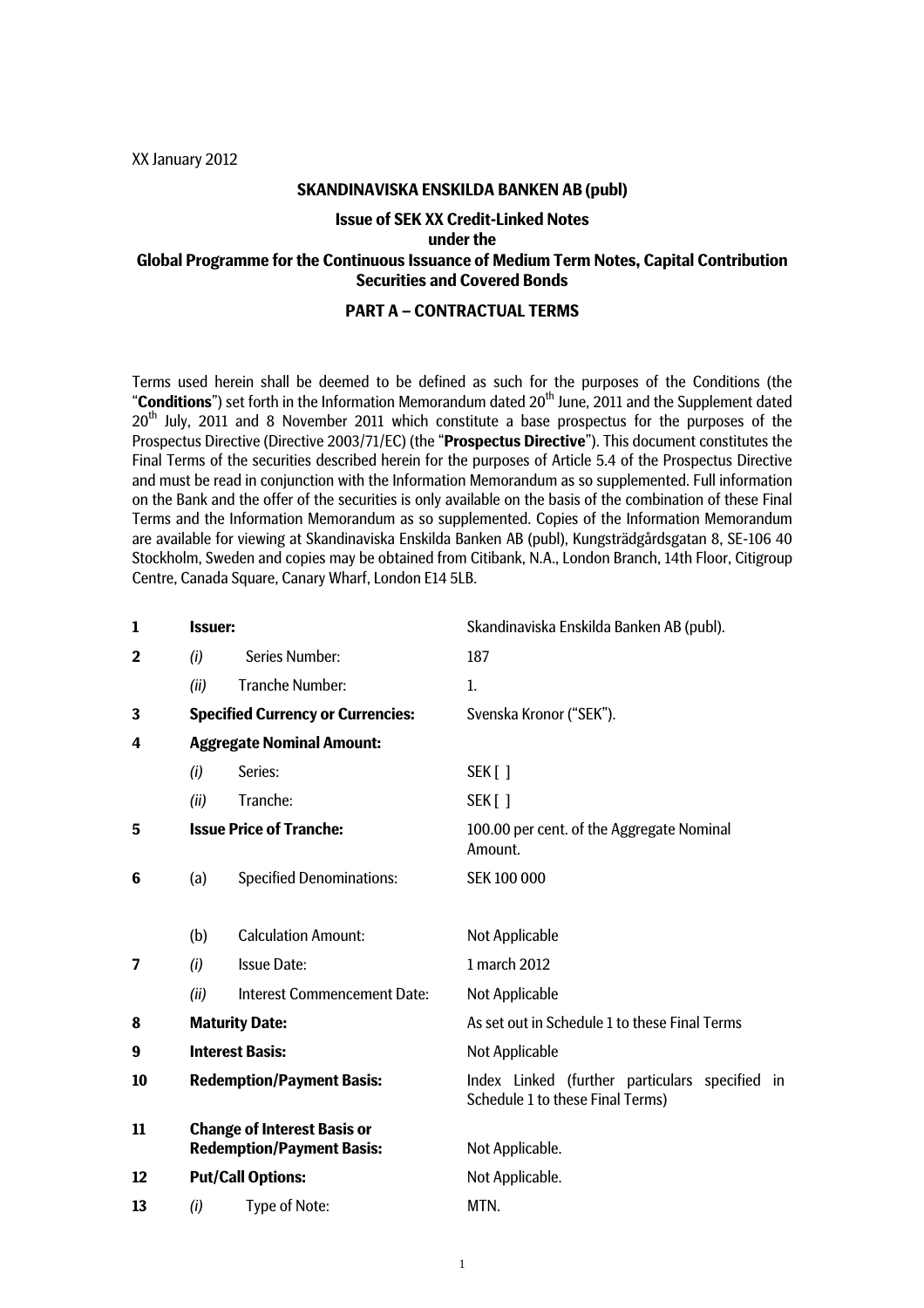|    | (ii)  | If Capital Contribution Security<br>conversion applicable: |                 |
|----|-------|------------------------------------------------------------|-----------------|
|    |       |                                                            | Not Applicable. |
|    | (iii) | <b>Status of MTN</b>                                       | Unsubordinated. |
|    | (iv)  | If Undated Subordinated,<br>conversion applicable:         | Not Applicable. |
| 14 |       | <b>Method of distribution:</b>                             | Non-syndicated. |

### **PROVISIONS RELATING TO INTEREST (IF ANY) PAYABLE**

| 15 | <b>Fixed Rate Provisions:</b>                            | Not Applicable. |
|----|----------------------------------------------------------|-----------------|
| 16 | <b>Floating Rate Provisions:</b>                         | Not Applicable. |
| 17 | <b>Zero Coupon Note Provisions:</b>                      | Not Applicable. |
| 18 | <b>Index Linked Interest Note Provisions:</b>            | Not Applicable. |
| 19 | <b>Dual Currency Interest Note</b><br><b>Provisions:</b> | Not Applicable. |
| 20 | <b>Commodity Linked Interest</b><br><b>Provisions:</b>   | Not Applicable. |
| 21 | <b>Equity Linked Interest Provisions:</b>                | Not Applicable. |
| 22 | <b>Credit Linked Interest Provisions:</b>                | Not Applicable. |
| 23 | <b>Fund Linked Interest Provisions:</b>                  | Not Applicable. |
|    |                                                          |                 |

### **PROVISIONS RELATING TO REDEMPTION**

| <b>Issuer Call:</b><br>24 | Not Applicable. |
|---------------------------|-----------------|
|---------------------------|-----------------|

**25 Investor Put:** Not Applicable.

**26 Final Redemption Amount** 

Each Note shall be redeemed on the Maturity Date (see Schedule 1 for definition) at the amount determined by the Calculation Agent as follows;

Specified Denominations x Final Multiplier

### Where;

Final Multiplier is calculated as ( Initial Multiplier- (Initial Multipier/50 x N)) where Initial Multiplier is decided latest on the Issue Date (see clause 3 in Part B for minimum Initial Multiplier) and

N is the number of Credit Events in the Reference Portfolio where the Conditions to Settlement are satisfied during the Observation Period.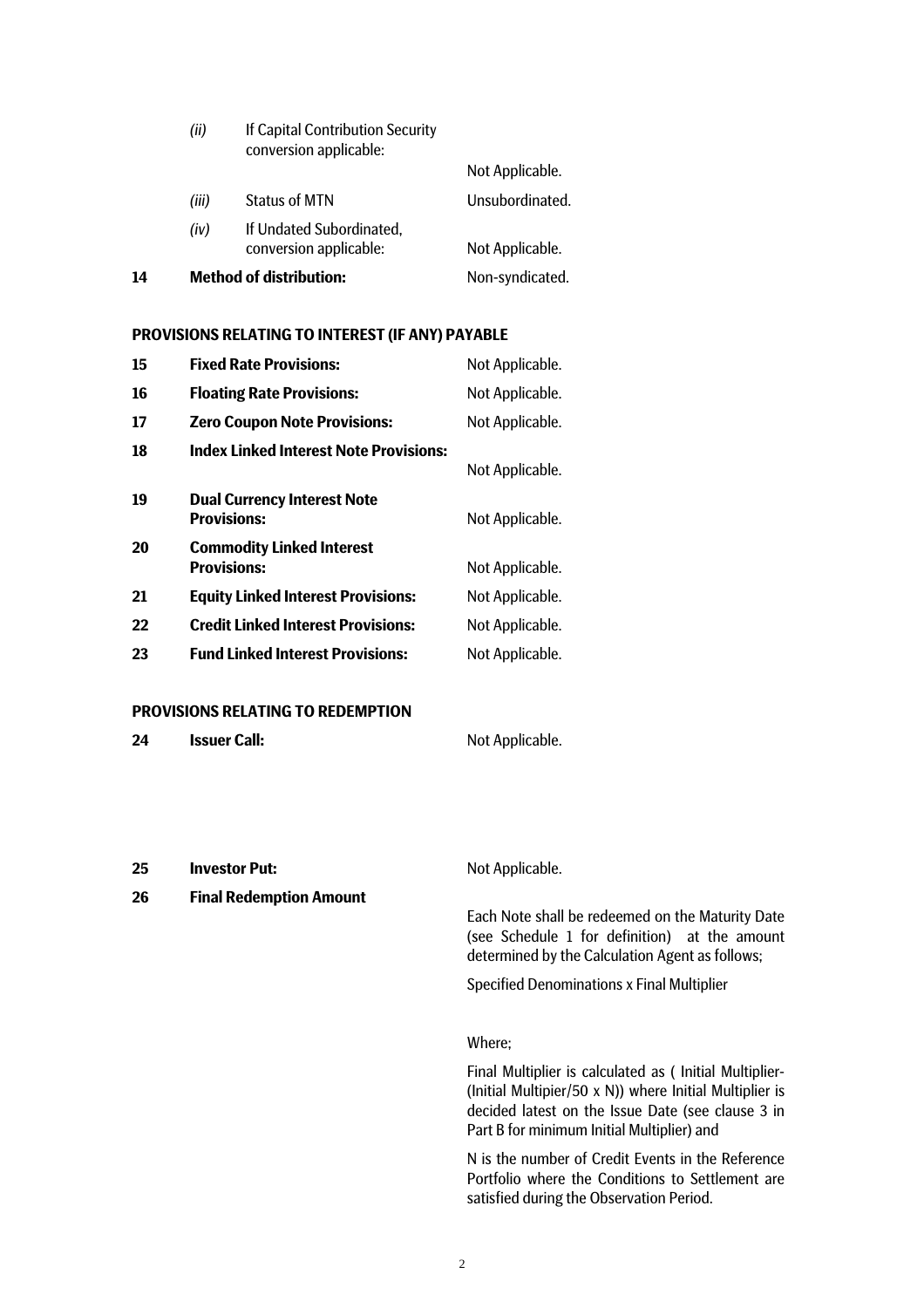**27 Early Redemption Amount(s) of each Instrument payable on redemption for taxation reasons or on event of default and/or the method of Calculating the same (if required or if different from that set out in** 

**Condition 5.07):** The Early Redemption Amount of each Note payable on redemption for tax reasons or following an Event of Default shall be an amount equal to its *pro rata* portion of the market value of the Notes, (which, for the avoidance of doubt, shall be net of any hedging costs) on the date of redemption, as determined by the Calculation Agent in good faith and in a commercially reasonable manner.

**28 Early Redemption upon a Tax Event:** 

Not Applicable.

**29 Early Redemption upon a Capital Event:** Not Applicable.

### **GENERAL PROVISIONS APPLICABLE TO THE NOTES**

**30 Form of Notes: 1.01** The Notes shall be issued in uncertificated and dematerialised book –entry form in accordance with the Swedish Financial Instruments Accounts Act (sw. lag 1998:1479) om kontoföring av finansiella instrument), other applicable Swedish legislation and the rules and regulations applicable to, and or issued by Euroclear Sweden AB (the VP System). For this purpose, the Conditions shall be modified as specified in this Condition and to the extent any provision of the Conditions is otherwise inconsistent with the terms of this Condition it shall be deemed to have been modified accordingly.

> References in the Conditions to the **Fiscal Agency Agreement** shall, unless the context otherwise requires, be construed as a reference to the agency agreement (if any) between the Bank and SEB acting in its capacity as agent in respect of the Notes (the **VP System Agent**, which expression shall include any successor to SEB in its capacity as such) and references to the **Fiscal Agent** shall, unless the context otherwise requires, be construed as a reference to the VP System Agent.

> In addition, all references to the issuance of Notes in bearer or registered form shall, unless the context otherwise requires, be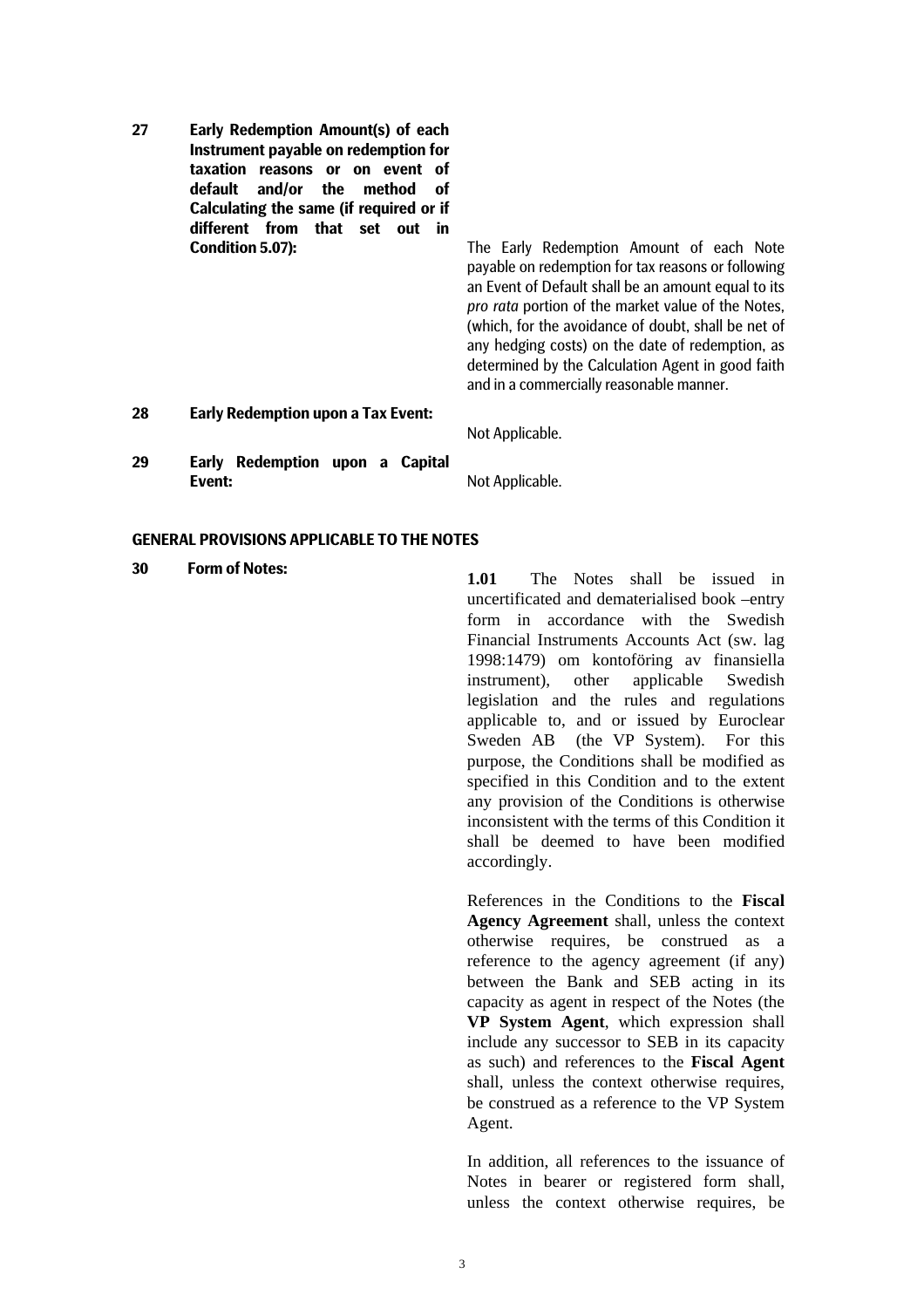construed as a reference to the issue of the Notes in uncertificated dematerialised book entry form and references to Coupons and Talons shall not apply to the Notes. Noteholders shall also not have the benefit of the Deed of Covenant.

## *Title*

**1.02** Title to the Notes will pass by registration in the registers between the direct or indirect accountholders at the VP System in accordance with the rules and procedures of the VP System. Where a nominee is so evidenced, it shall be treated by the Bank as the Holder of the relevant Note. The Holder of a Note will be the person evidenced as such by a book entry in the records of the VP System. The Notes will not be exchangeable for Bearer Notes or Registered Notes.

### *Payments*

**1.03** Payments in respect of the Notes shall be made to the Holders shown in the relevant records of the VP System in accordance with and subject to the rules and regulations from time to time governing the VP System. No commissions or expenses shall be charged to such Holders in respect of any such payments.

## *Cancellation of Redeemed and Purchased Notes*

**1.04** All unmatured Notes redeemed or purchased in accordance with Condition 3 shall be deleted from the records of the VP System and cannot be reissued or resold.

**1.05** The Bank shall at all times maintain a VP system agent authorised to act as such and as account holding institution with the VP System.

## *Meeting of Holders and Modifications*

**1.06** Condition 12 shall not apply to the Notes. Meetings of the Noteholders shall be held in compliance with the relevant regulations of the VP System (if any). The Bank may modify the Notes without the consent of the Holders where the modification is not prejudicial, as determined by the Bank, to the interests of the Noteholders or is of a formal, minor or technical nature or is made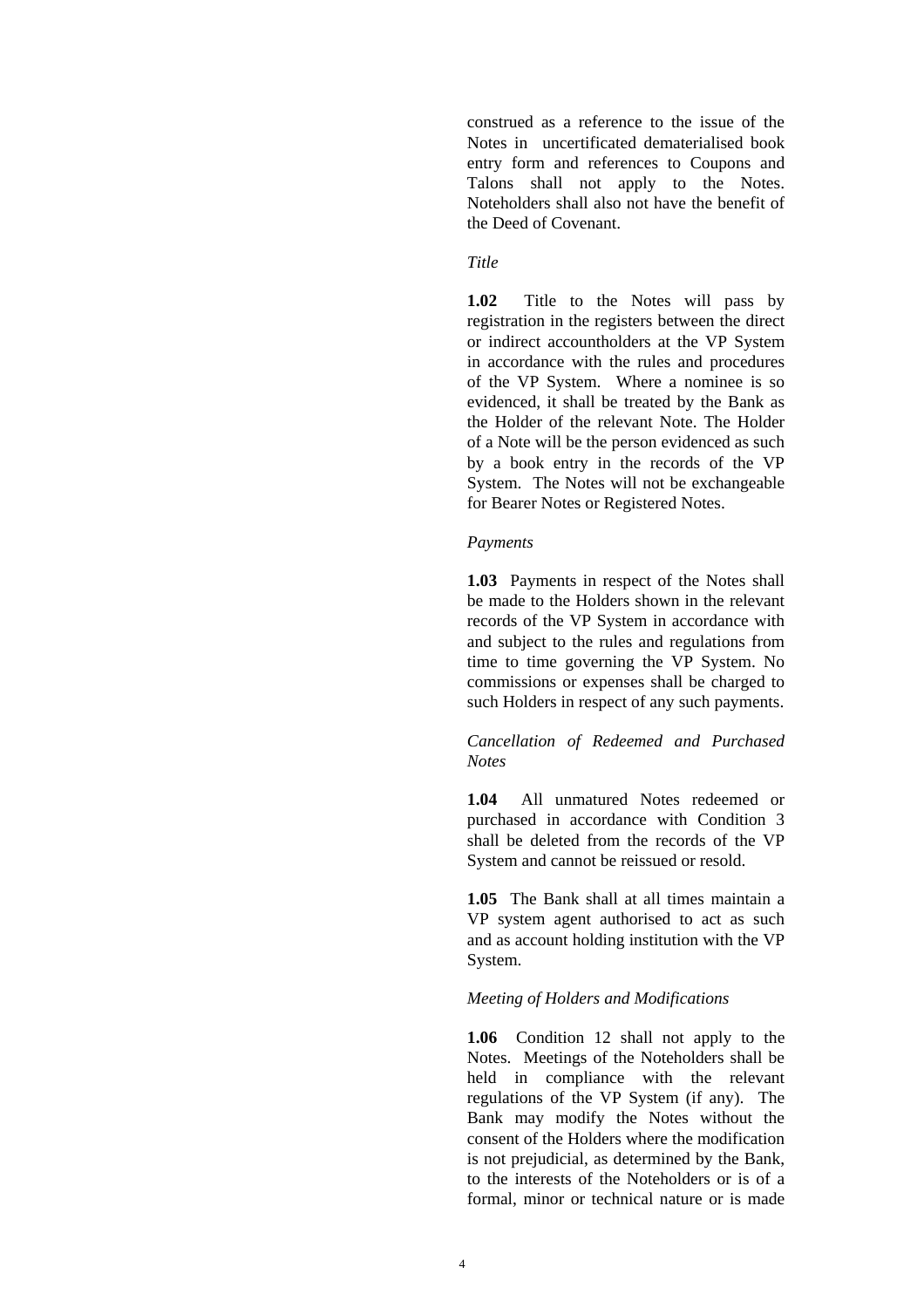to correct a manifest or proven error. Any such modification shall be binding on the Noteholders and shall be notified to the Noteholders in accordance with Condition 13 (including as modified below) as soon as practicable thereafter.

### *Notices*

**1.07** Notices to Noteholders shall be given in accordance with the procedures of the VP System and otherwise in accordance with Condition 13.01.

## *Governing Law*

**1.08** The Notes, the VP System Agency Agreement and any non-contractual obligations arising out of or in respect of the Notes and the VP System Agency Agreement are governed by, and shall be construed in accordance with, English law, except with respect to the registration of the Notes in the VP System, which shall be governed by, and shall be construed in accordance with, the law of the jurisdiction of the VP System and as otherwise provided in Condition 16.01.

| 31 | <b>New Global Note:</b>                                                                                                                                                                                                                                                         | No.                            |
|----|---------------------------------------------------------------------------------------------------------------------------------------------------------------------------------------------------------------------------------------------------------------------------------|--------------------------------|
| 32 | <b>Additional Financial Centre(s) or other</b><br>special provisions relating to Payment<br>Dates:                                                                                                                                                                              | Not Applicable.                |
| 33 | <b>Talons for future Coupons or Receipts</b><br>to be attached to definitive Bearer<br>Notes (and dates on which such<br>Talons mature):                                                                                                                                        | No.                            |
| 34 | <b>Details relating to Partly Paid Notes:</b><br>amount of each payment comprising<br>the Issue date on which each payment<br>is to be made and consequences of<br>failure to pay, including any right of<br>the Bank to forfeit the Notes and<br>interest due on late payment: | Not Applicable.                |
| 35 | <b>Details relating to Instalment Notes:</b>                                                                                                                                                                                                                                    |                                |
|    | <b>Instalment Amount(s):</b>                                                                                                                                                                                                                                                    | Not Applicable.                |
|    | <b>Instalment Date(s):</b>                                                                                                                                                                                                                                                      | Not Applicable.                |
| 36 | <b>Redenomination applicable:</b>                                                                                                                                                                                                                                               | Redenomination not applicable. |
| 37 | <b>Other final terms:</b>                                                                                                                                                                                                                                                       | See Schedule 1.                |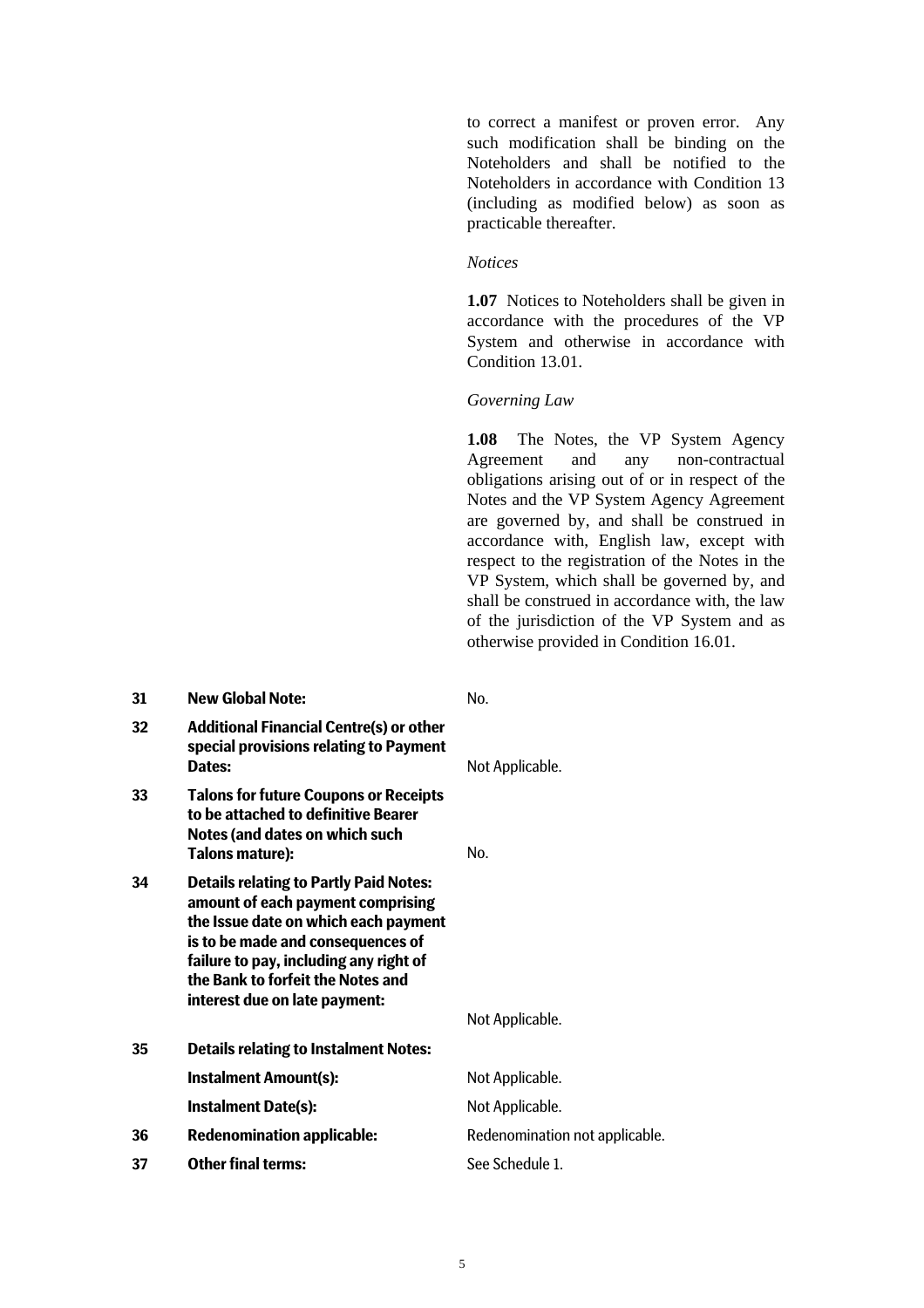# **DISTRIBUTION**

| 38 | (i)     | If syndicated, names of<br><b>Managers:</b>     | Not Applicable.                                                                                                                                                                                                                                                        |
|----|---------|-------------------------------------------------|------------------------------------------------------------------------------------------------------------------------------------------------------------------------------------------------------------------------------------------------------------------------|
|    | (ii)    | <b>Date of Subscription</b><br><b>Agreement</b> | Not Applicable.                                                                                                                                                                                                                                                        |
|    | (iii)   | <b>Stabilising Manager (if any):</b>            | Not Applicable.                                                                                                                                                                                                                                                        |
| 39 | Dealer: | If non-syndicated, name of relevant             | Skandinaviska Enskilda Banken AB (publ)<br>Kungsträdgårdsgatan 8<br>106 40 Stockholm<br>Sweden                                                                                                                                                                         |
| 40 |         | U.S. selling restrictions:                      | Reg S Category 2.                                                                                                                                                                                                                                                      |
| 41 |         | <b>Total Commission and concession:</b>         | Not Applicable                                                                                                                                                                                                                                                         |
| 42 |         | <b>Non exempt Offer:</b>                        | An offer of the Notes may be made by<br>Skandiabanken AB (publ) (the "Manager") in<br>Sweden (the "Public Offer Jurisdiction") during<br>the period from January 2012 to 20 February<br>2012 (the " <b>Offer Period</b> ") See further Paragraph<br>3 of Part B below. |
| 43 |         | <b>Additional selling restrictions:</b>         | Not Applicable.                                                                                                                                                                                                                                                        |

# **RESPONSIBILITY**

The Bank accepts responsibility for the information contained in these Final Terms. Signed on behalf of the Bank:

By:...................................................................... Duly authorised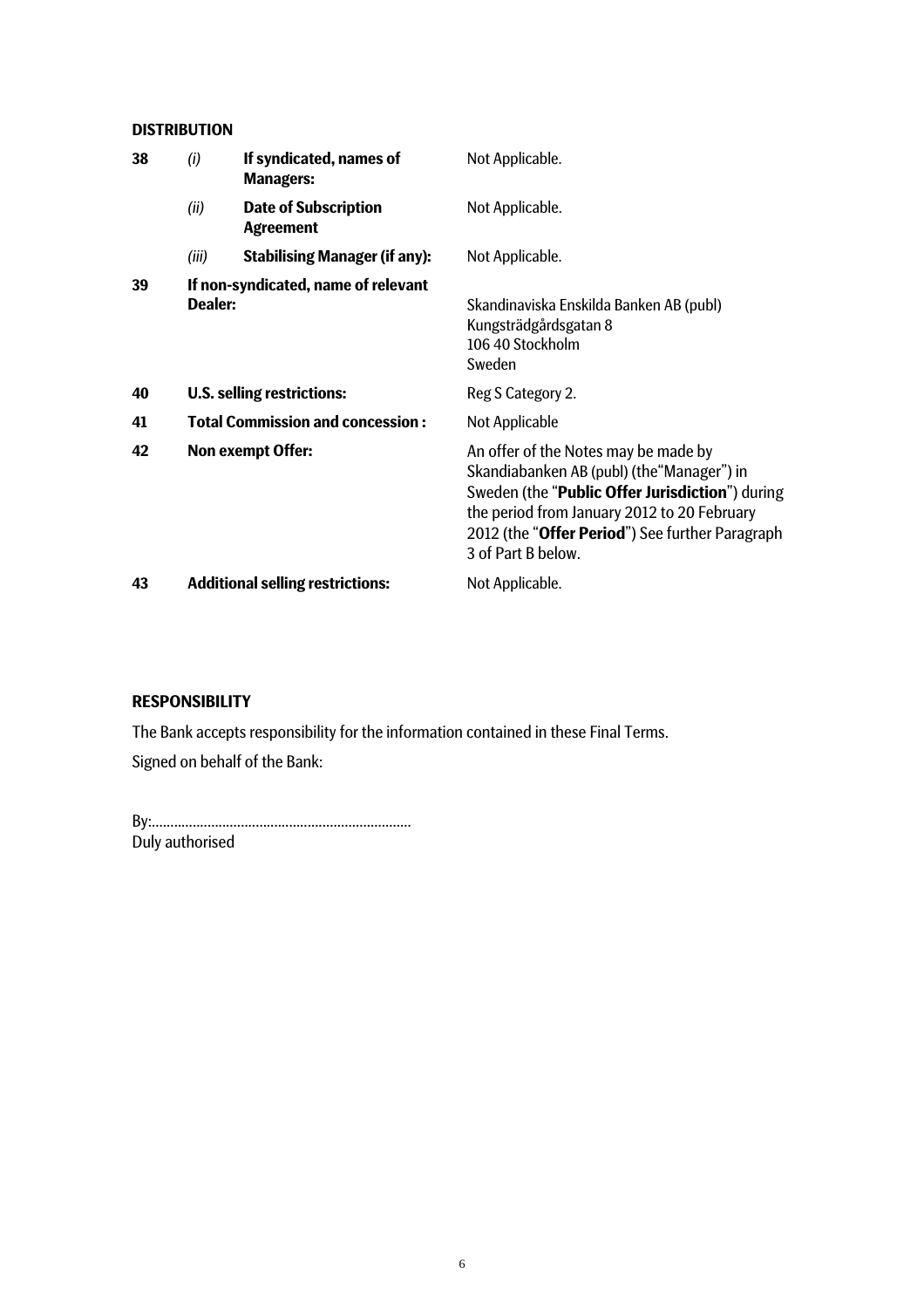# **PART B – OTHER INFORMATION**

# **1 LISTING AND ADMISSION TO**

**TRADING CONSIDER Application has been made for the Notes to be** admitted to trading on Nasdaq OMX Stockholm AB with effect from March 2012.

**2 RATINGS RATINGS Not Applicable. The Issue is not rated.** 

# **3 TERMS AND CONDITIONS OF THE OFFER** Applicable.

Offer Price: 100.00 per cent.

Details of the minimum and/or maximum

Description of possibility to reduce subscriptions and manner for refunding excess amount paid by applicants: Not Applicable.

Details of the method and time limits for paying up and delivering the Notes:

Manner in and date in which results of the

Conditions to which the offer is subject: The Issuer may decide not to proceed with the issue of the Notes if the total subscription amount does not exceed SEK 20,000,000, or if the Initial Multiplier can not be decided to at least XX or if economic, financial or political events occur that the Issuer considers may jeopardize a successful launch of the Note. Any such decision will be announced on or around Issue Date to purchasers of the Note and by publication on www.seb.se and through a Regulatory Information Service.

> The Issuer has the right to decide to close the subscription period before the Offer Period ends if, in the opinion of the Issuer, it is necessary.

> The Issuer shall be entitled to obtain information from the register of Noteholders kept by Euroclear Sweden in respect of the Notes (Sw. skuldbok).

Description of the application process: Not Applicable.

Minimum amount of application is SEK 100,000 and integral multiples of SEK 100 000 in excess thereof.

Investors will be notified by Skandinaviska Enskilda Banken AB (publ) of their allocations of Notes and the settlement arrangements in respect thereof. The Notes will be issued on the Issue Date against payment to the Issuer of the net subscription moneys.

offer are to be made public: The issue size will be announced on or around 20 February 2012 to purchasers of the Notes and by publication on www.seb.se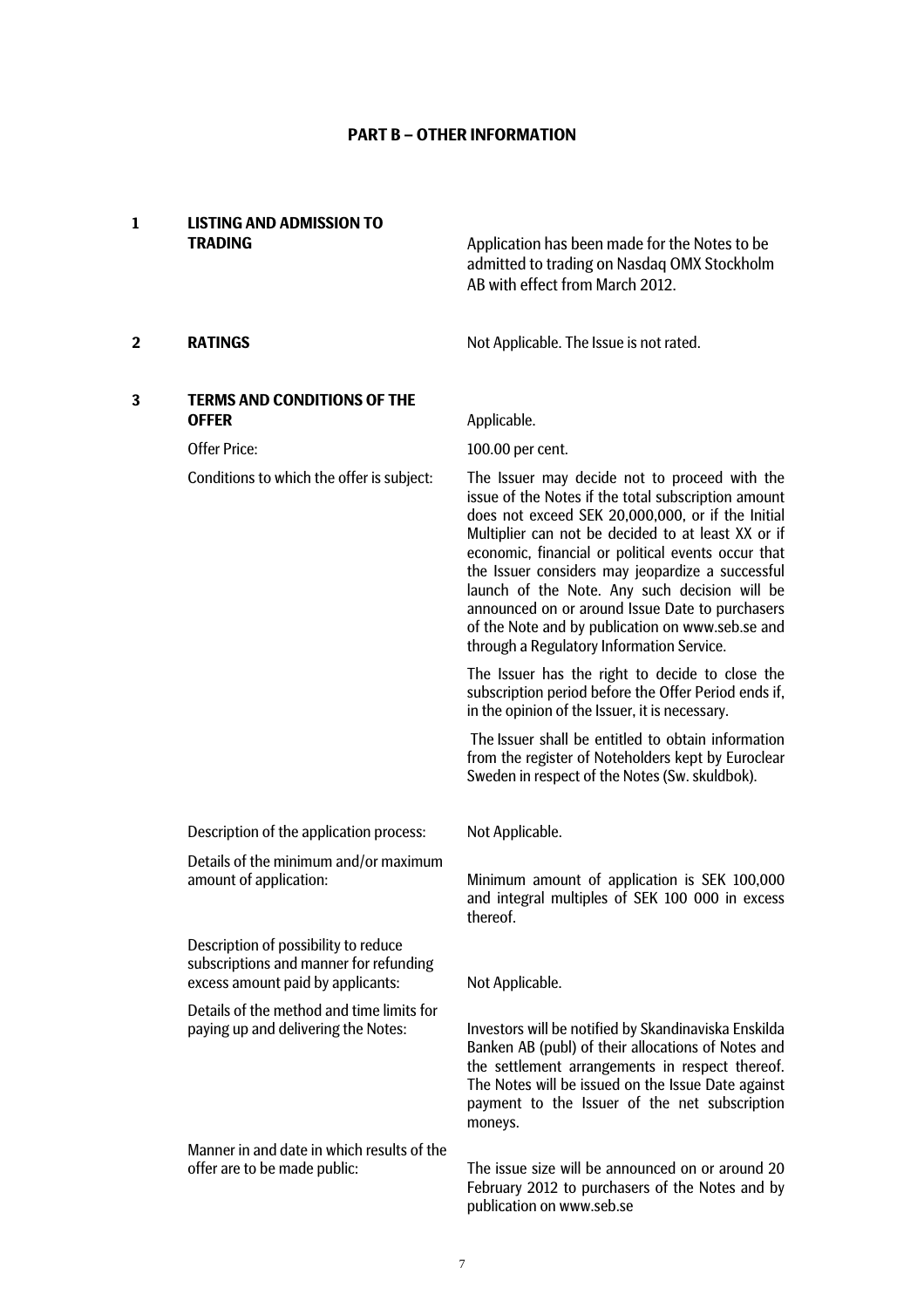Procedure for exercise of any right of pre-emption, negotiability of subscription rights and treatment of subscription rights not exercised: Not Applicable

Categories of potential investors to which the Notes are offered and whether tranche(s) have been reserved for certain countries:

Process for notification to applicants of the amount allotted and an indication of whether dealing may begin before notification is made: Not Applicable.

Amount of any expenses and taxes specifically charged to the subscriber or

Offers may be made by the Manager in Sweden, to any person. In other EEA countries, offers will only be made by the Managers pursuant to an exemption under the Prospectus Directive as implemented in such countries.

specifically charged to the subscriber of This information applies only to natural persons purchaser: who are tax residents of Sweden. For other physical persons and for legal persons, other rules apply. Data on taxes are based on the rules that apply today. Tax rules may change over time. Anyone who is unsure of how this investment will be taxed should consult a tax advisor. What tax consequences may be for you depends on your individual circumstances.

> The question of how the structure shall be taxed has not yet been tested. According to SEB's assessment should taxation be made as follows. On disposals during the term or at maturity at maturity taxed all value to the card as capital gain or loss. Taxed under the rules on disposal of other assets (ie assets other than securities that are taxed and receivables). This means that a capital should be up to 100%. Any capital loss is deductible at 100% against all types of capital income.

> SEB will take a commission of maximum 2.00 % of the Aggregated Nominal Amount and further a structuring fee of approximately 0.5 % to 1.5 % per cent. per annum including but not limited to Euroclear Sweden AB related costs, license costs, hedging costs and any other costs arising or related to the administration of the note.

### **4 INTERESTS OF NATURAL AND LEGAL PERSONS INVOLVED IN THE ISSUE**

Not Applicable

### **5 REASONS FOR THE OFFER; ESTIMATED NET PROCEEDS AND TOTAL EXPENSES**

| (i)   | Reasons for the Offer:           | See the Information Memorandum. |
|-------|----------------------------------|---------------------------------|
| (ii)  | Estimated net proceeds:          | Not Applicable.                 |
| (iii) | <b>Estimated total expenses:</b> | Not Applicable.                 |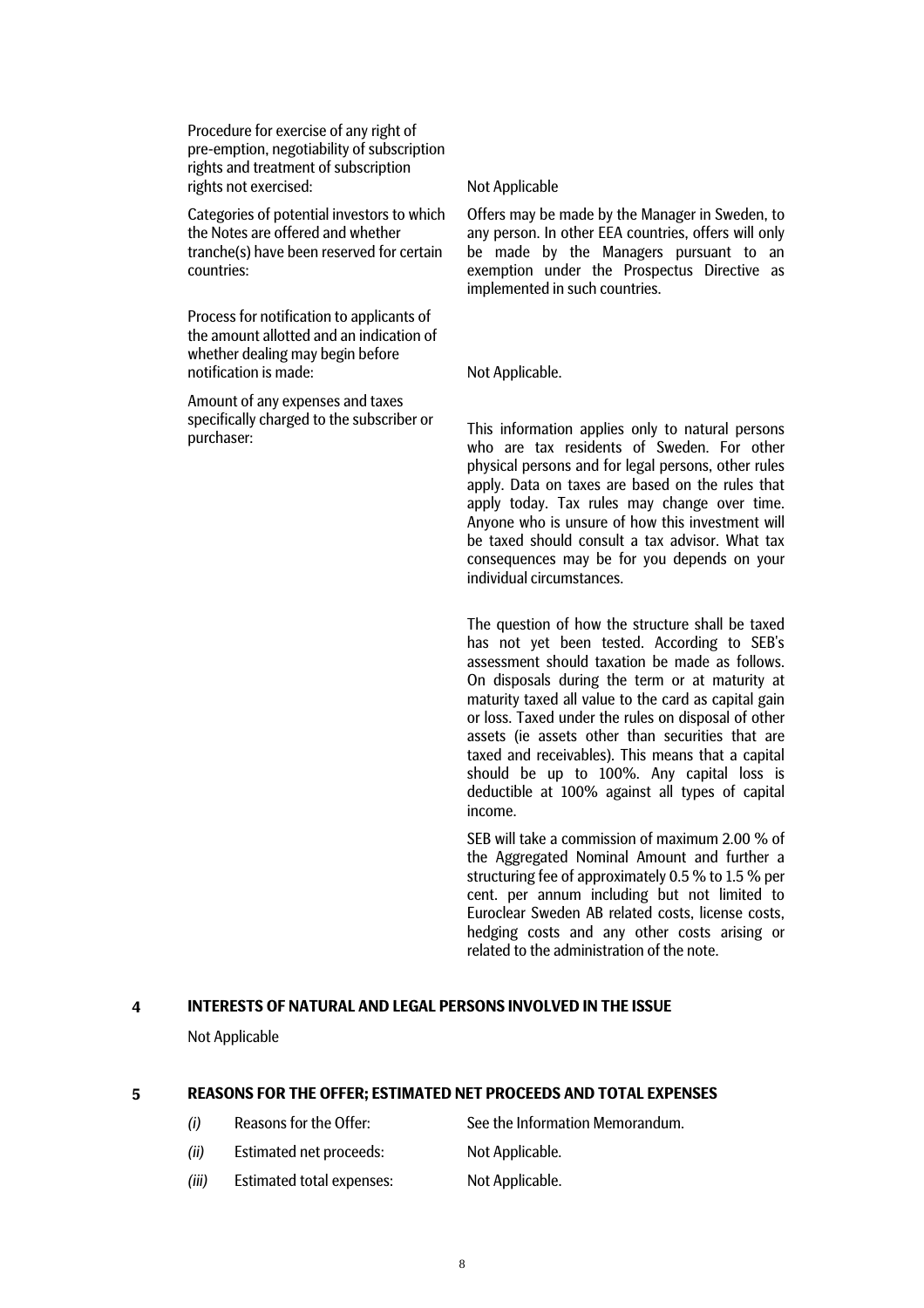### **6 YIELD** (*Fixed Rate Notes only*) Not Determinable.

### **7 HISTORIC INTEREST RATES** (*Floating Rate* Notes *only*)

Not Applicable.

**8 PERFORMANCE OF UNDERLYING, EXPLANATION OF EFFECT ON VALUE OF INVESTMENT AND ASSOCIATED RISKS AND OTHER INFORMATION CONCERNING THE UNDERLYING** *(Index-Linked Notes, Dual Currency Notes, Commodity Linked Notes, Equity Linked Notes, Credit Linked Notes and Fund Linked Notes only)*

 Each Holder should further note that the Issuer and the Calculation Agent are the same legal entity and that the Calculation Agent may, therefore, be subject to conflicting interests in performing its duties under the Notes.

The Bank does not intend to provide post-issuance information.

The Notes are linked to a Reference Portfolio consistent of 50 companies (each a Reference Entity). Each Credit Event of a company in the Reference Portfolio may reduce the Initial Multiplier and each Holder shall be aware of that they can lose their investment if a Credit Event occurs for each Reference Entity in the Reference Portfolio.

### **9 OPERATIONAL INFORMATION**

| (i)    | Intended to be held in a manner<br>which would allow Eurosystem<br>eligibility:                                                                                                         | No.                                                                          |
|--------|-----------------------------------------------------------------------------------------------------------------------------------------------------------------------------------------|------------------------------------------------------------------------------|
| (ii)   | <b>ISIN Code:</b>                                                                                                                                                                       | SE0004390474                                                                 |
| (iii)  | <b>CUSIP:</b>                                                                                                                                                                           | Not Applicable.                                                              |
| (iv)   | CINS:                                                                                                                                                                                   | Not Applicable.                                                              |
| (v)    | <b>Common Code:</b>                                                                                                                                                                     | <b>Not Applicable</b>                                                        |
| (vi)   | Any clearing system(s) other than<br>Euroclear Bank SA/NV,<br>Clearstream Banking, société<br>anonyme and The Depository<br>Trust Company and the relevant<br>identification number(s): | The Swedish Central Securities Depositary i. e<br><b>Euroclear Sweden AB</b> |
| (vii)  | Whether Register is held by the<br>Principal Registrar or the<br>Alternative Registrar:                                                                                                 | A Register will be held in Euroclear Sweden AB                               |
| (viii) | Delivery:                                                                                                                                                                               | Delivery free of payment.                                                    |
| (ix)   | Names and addresses of<br>additional Paying Agent(s) (if any):                                                                                                                          |                                                                              |
|        |                                                                                                                                                                                         | <b>Euroclear Sweden AB</b>                                                   |
|        |                                                                                                                                                                                         | Klarabergsviadukten 63                                                       |
|        |                                                                                                                                                                                         | <b>Box 191</b>                                                               |
|        |                                                                                                                                                                                         | 101 23 Stockholm                                                             |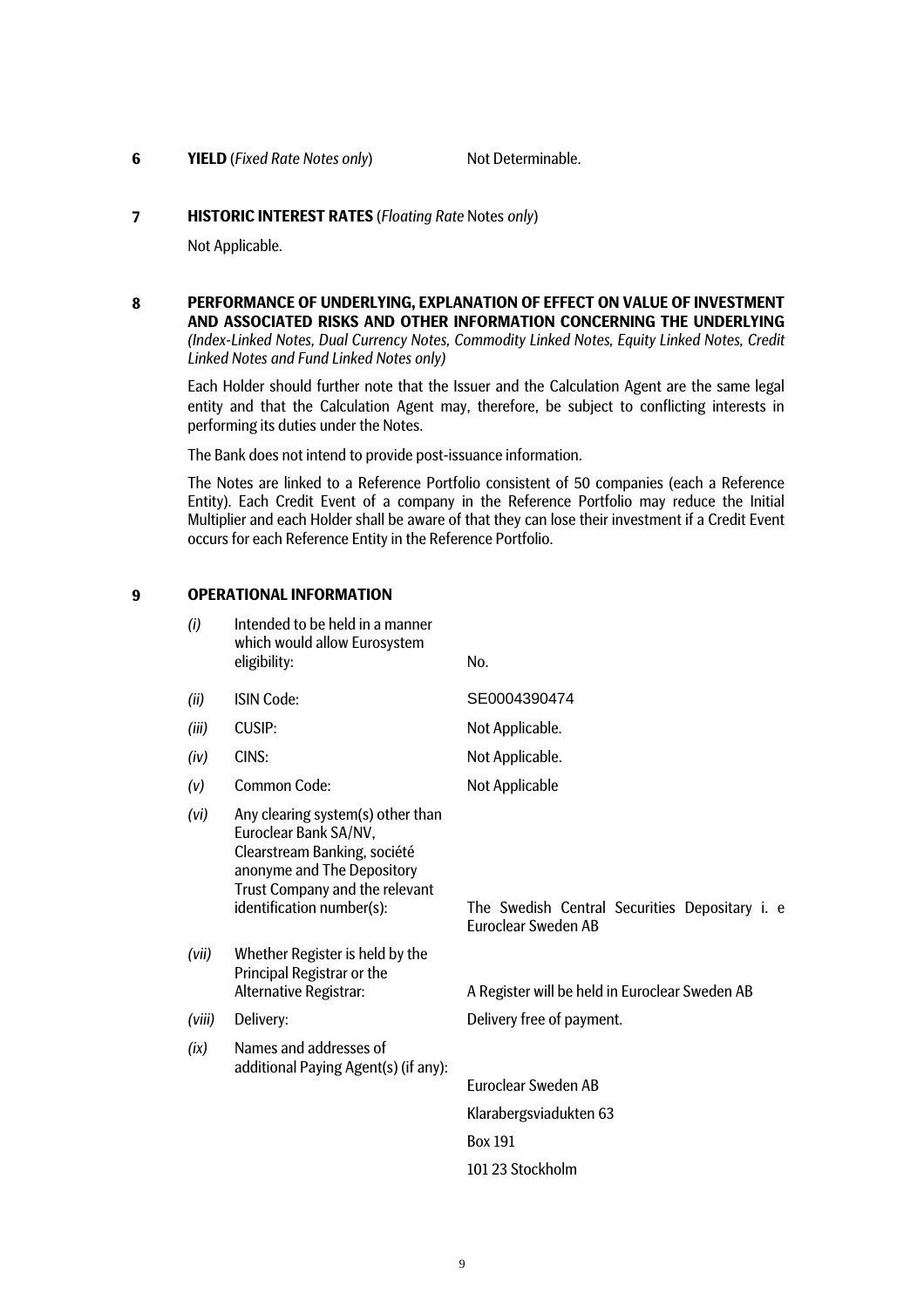# **SCHEDULE 1<sup>1</sup>**

### **1. Index Disclaimer**

The iTraxx® Europe Crossover Series 16 index (the "**Index**") referenced herein is the property of Markit Indices Limited ("**Index Sponsor**") and has been licensed for use in connection with the Credit-Linked Notes of SEK XX issued under Skandinaviska Enskilda Banken AB's (publ) Global Programme for the Continuous Issuance of Medium Term Notes, Capital Contribution Securities and Covered Bonds (the "**Credit-Linked Notes**"). The owners of the Credit-Linked Notes and Skandinaviska Enskilda Banken AB (publ) acknowledges and agrees that the Credit-Linked Notes is not sponsored, endorsed or promoted by the Index Sponsor. The Index Sponsor make no representation whatsoever, whether express or implied, and hereby expressly disclaim all warranties (including, without limitation, those of merchantability or fitness for a particular purpose or use), with respect to the Index or any data included therein or relating thereto, and in particular disclaim any warranty either as to the quality, accuracy and/or completeness of the Index or any data included therein, the results obtained from the use of the Index and/or the composition of the Index at any particular time on any particular date or otherwise and/or the creditworthiness of any entity, or the likelihood of the occurrence of a credit event or similar event (however defined) with respect to an obligation, in the Index at any particular time on any particular date or otherwise. The Index Sponsor shall not be liable (whether in negligence or otherwise) to the parties or any other person for any error in the Index, and the Index Sponsor is under no obligation to advise the parties or any person of any error therein.

The Index Sponsor makes no representation whatsoever, whether express or implied, as to the advisability of purchasing or selling the Credit-Linked Notes, the ability of the Index to track relevant markets' performances, or otherwise relating to the Index or any transaction or product with respect thereto, or of assuming any risks in connection therewith. The Index Sponsor has no obligation to take the needs of any party into consideration in determining, composing or calculating the Index. No party purchasing or selling the Credit-Linked Notes, nor the Index Sponsor, shall have any liability to any party for any act or failure to act by the Index Sponsor in connection with the determination, adjustment, calculation or maintenance of the Index. Each party acknowledges that the other party or one of its affiliates may be, or may be affiliated with, an Index Sponsor and, as such, may be able to affect or influence the determination, adjustment or maintenance of the Index. The Index Sponsor and its affiliates may deal in any obligations that compose the Index, and may, where permitted, accept deposits from, make loans or otherwise extend credit to, and generally engage in any kind of commercial or investment banking or other business with the issuers of such obligations or their affiliates, and may act with respect to such business as if the Index did not exist, regardless of whether such action might adversely affect the Index or the Credit-Linked Notes. The Index Sponsor and its affiliates may be in possession of information in relation to components of the Index that may or may not be publicly available or known to any other party, and each party purchasing or selling the Credit-Linked Notes agrees that the Credit-Linked Notes does not create any obligation on the part of the Index Sponsor or its affiliates to disclose any such information.

### **2. Maturity Date**

- (i) The Maturity Date shall be:
	- (a) 7 April 2015 (the "**Scheduled Maturity Date**"); or
	- (b) if the Calculation Agent, acting in good faith and in a commercially reasonable manner, determines that a Credit Event has occurred during the Observation Period, the Calculation

<sup>&</sup>lt;sup>1</sup> Contents may be subject to amendments.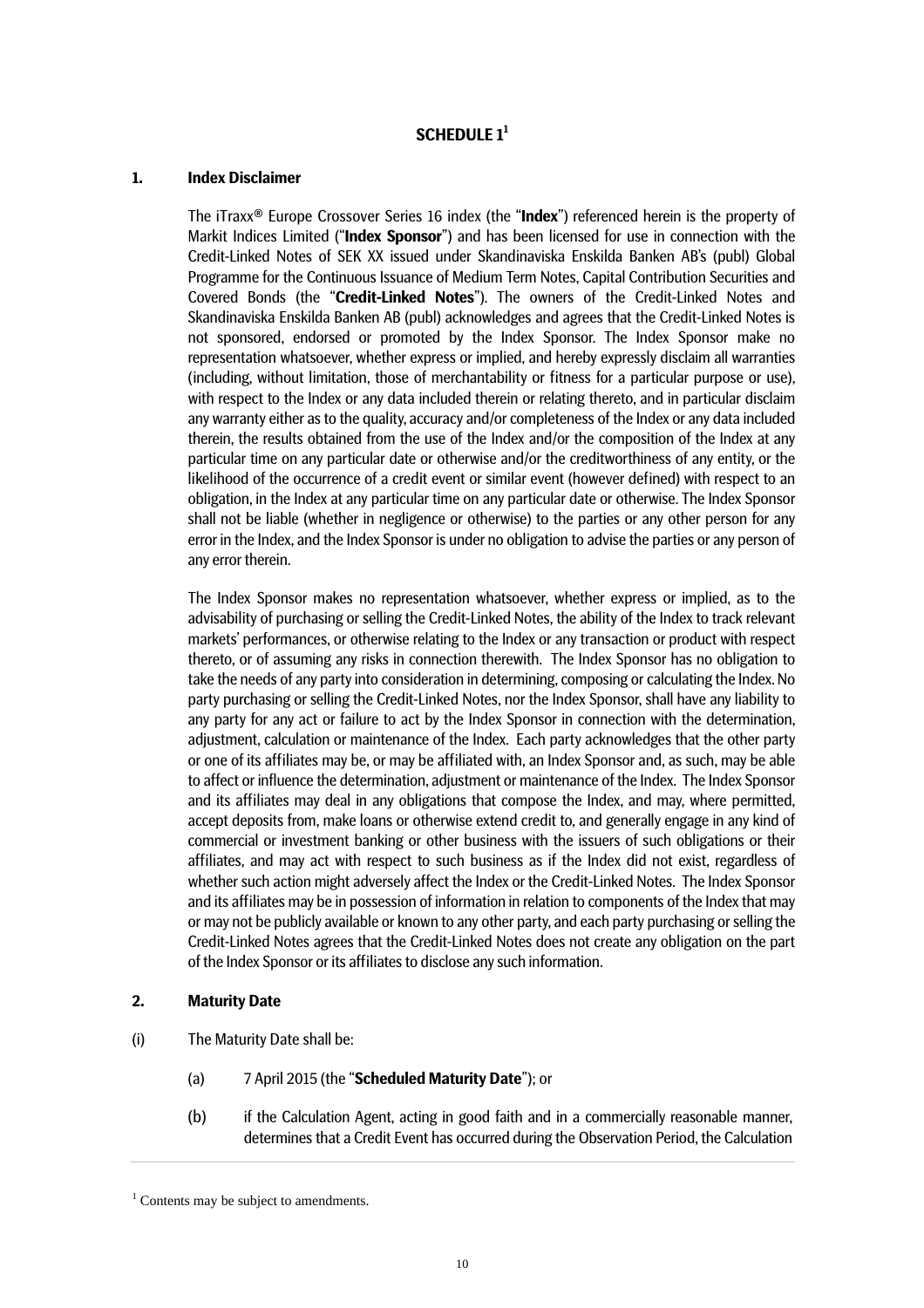Agent may notify the Issuer that the Maturity Date may be extended to the date (the "Postponed Maturity Date") that is the second Business Day after the end of the Notice Delivery Period, whereupon the Issuer may promptly notify the Noteholders.

- (ii) Where the Maturity Date is postponed as described in sub-paragraph (i)(b) above:
	- (a) if the Conditions to Settlement are not satisfied prior to the end of the Notice Delivery Period, the Final Redemption Amount due to the Holders shall accrue interest at the overnight deposit rates for SEK (as determined by the Calculation Agent) in respect of the period from and including the Scheduled Maturity Date to but excluding the Postponed Maturity Date and any such amount shall be payable by the Issuer to the Holders on the Postponed Maturity Date; and
	- (b) if the Conditions to Settlement are satisfied prior to the end of the Notice Delivery Period, the provisions of paragraphs 2 and 3 below shall apply.

## **3. Settlement**

(i) The Issuer shall redeem all Notes by payment of the Settlement Amount on the Maturity Date, subject to and in accordance with the paragraphs below.

# **4. Calculation Agent**

The determination by the Calculation Agent of any amount or of any state of affairs, circumstance, event or other matter, or the formation of any opinion or the exercise of any discretion required or permitted to be determined, formed or exercised by the Calculation Agent pursuant to these Final Terms shall (in the absence of manifest error) be final and binding on the Issuer and the Holders. Whenever the Calculation Agent is required to make any determination it may, *inter alia*, decide issues of construction and legal interpretation. In performing its duties pursuant to the Notes, the Calculation Agent shall act in its sole and absolute discretion. Any delay, deferral or forbearance by the Calculation Agent in the performance or exercise of any of its obligations or its discretion under the Notes including, without limitation, the giving of any notice by it to any person, shall not affect the validity or binding nature of any later performance or exercise of such obligation or discretion, and neither the Calculation Agent nor the Issuer shall, in the absence of wilful misconduct and gross negligence, bear any liability in respect of, or consequent upon, any such delay, deferral or forbearance.

## **5. Definitions**

**Affiliate** means, in relation to any person, any entity controlled, directly or indirectly by the person, any entity that controls directly or indirectly the person or any entity directly or indirectly under common control with the person. For this purpose, "control" of any entity or person means ownership of a majority of the voting power of the entity or person.

**Bankruptcy** means a Reference Entity:

- (a) is dissolved (other than pursuant to a consolidation, amalgamation or merger);
- (b) becomes insolvent or is unable to pay its debts or fails or admits in writing in a judicial, regulatory or administrative proceeding or filing its inability generally to pay its debts as they become due;
- (c) makes a general assignment, arrangement or composition with or for the benefit of its creditors;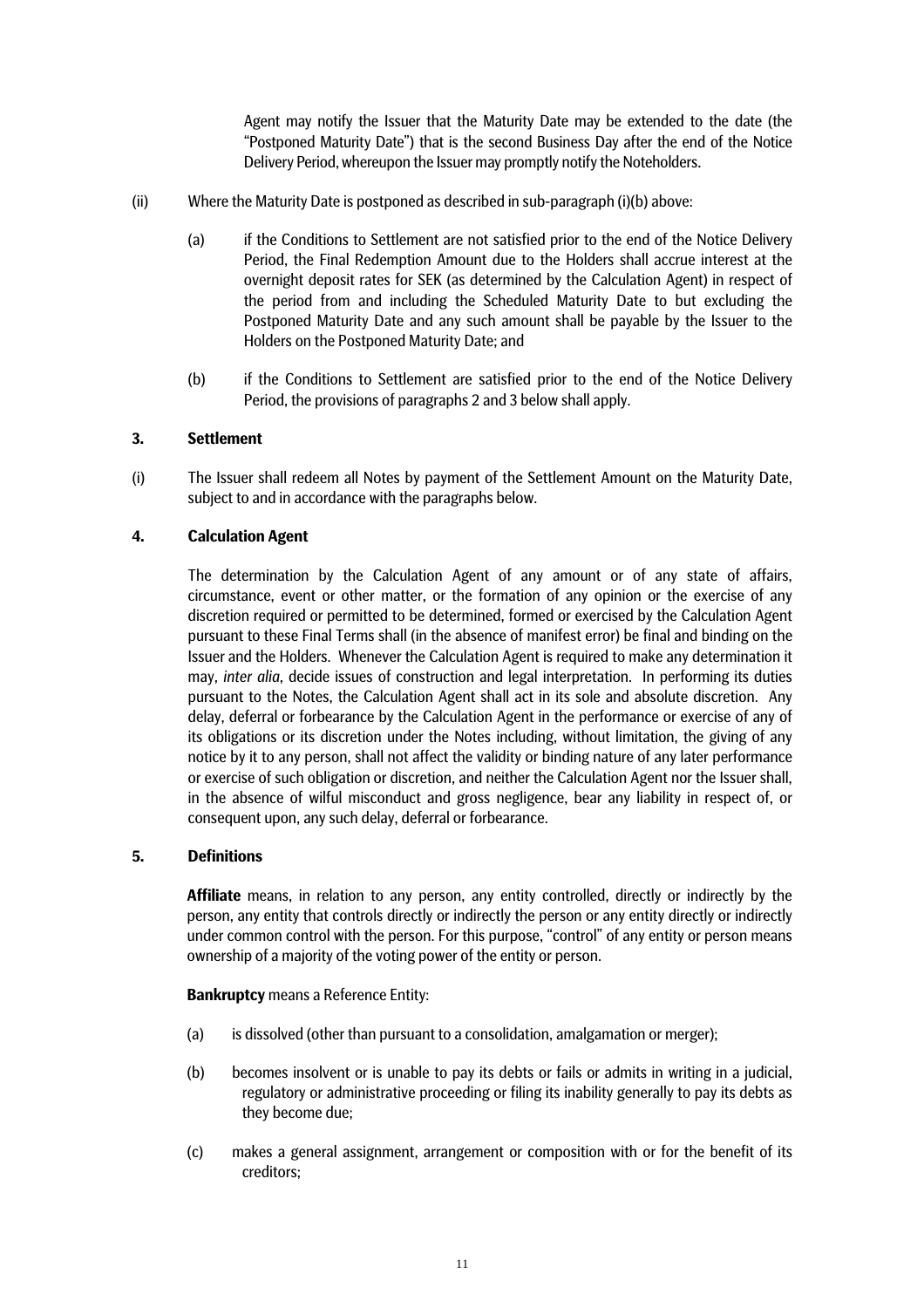- (d) institutes or has instituted against it a proceeding seeking a judgment of insolvency or bankruptcy or any other relief under any bankruptcy or insolvency law or other similar law affecting creditors' rights, or a petition is presented for its winding-up or liquidation and, in the case of any such proceeding or petition instituted or presented against it, such proceeding or petition (i) results in a judgment of insolvency or bankruptcy or the entry of an order for relief or the making of an order for its winding-up or liquidation or (ii) is not dismissed, discharged, stayed or restrained in each case within thirty calendar days of the institution or presentation thereof or before the Scheduled Maturity Date, whichever is earlier;
- (e) has a resolution passed for its winding-up, official management or liquidation (other than pursuant to a consolidation, amalgamation or merger);
- (f) seeks or becomes subject to the appointment of an administrator, provisional liquidator, conservator, receiver, trustee, custodian or other similar official for it or for all or substantially all its assets;
- (g) has a secured party take possession of all or substantially all its assets or has a distress, execution, attachment, sequestration or other legal process levied, enforced or sued on or against all or substantially all its assets and such secured party maintains possession, or any such process is not dismissed, discharged, stayed or restrained, in each case within thirty calendar days thereafter or before the Scheduled Maturity Date, whichever is earlier; or
- (h) causes or is subject to any event with respect to it which, under the applicable laws of any jurisdiction, has any analogous effect to any of the events specified in clauses (a) to (g) (inclusive).

## **Best Available Information** means:

- (i) in the case of a Reference Entity which files information with its primary securities regulator or primary stock exchange that includes unconsolidated, pro forma financial information which assumes that the relevant Succession Event has occurred or which provides such information to its shareholders, creditors or other persons whose approval of the Succession Event is required, that unconsolidated, pro forma financial information and, if provided subsequently to the provision of unconsolidated, pro forma financial information but before the Calculation Agent makes its determination for the purposes of the definition of "Successor", other relevant information that is contained in any written communication provided by the Reference Entity to its primary securities regulator, primary stock exchange, shareholders, creditors or other persons whose approval of the Succession Event is required; or
- (ii) in the case of a Reference Entity which does not file with its primary securities regulators or primary stock exchange, or which does not provide to shareholders, creditors or other persons whose approval of the Succession Event is required, the information contemplated in (i) above, the best publicly available information at the disposal of the Calculation Agent to allow it to make a determination for the purposes of the definition of "Successor".

Information which is made available more than fourteen calendar days after the legally effective date of the Succession Event shall not constitute "Best Available Information".

**Borrowed Money** means any obligation (excluding an obligation under a revolving credit arrangement for which there are no outstanding unpaid drawings in respect of principal) for the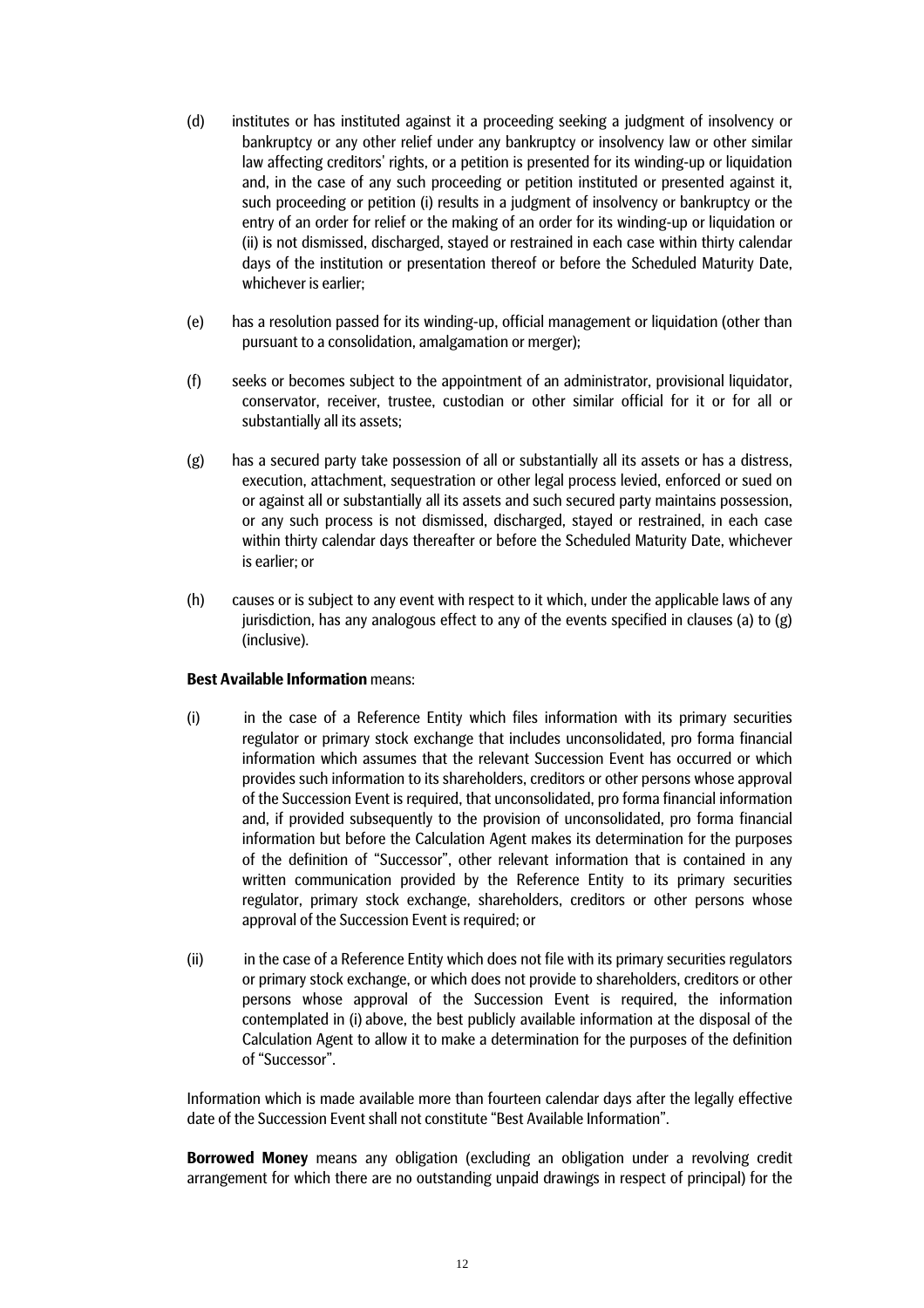payment or repayment of borrowed money (which term shall include, without limitation, deposits and reimbursement obligations arising from drawings pursuant to letters of credit).

**Business Day** means a day on which commercial banks and foreign exchange markets settle payments and are open for general business (including dealing in foreign exchange and foreign currency deposits) in London and Stockholm.

**Calculation Agent** means Skandinaviska Enskilda Banken AB (publ).

**Conditions to Settlement** means the delivery by the Calculation Agent to the Issuer of a Credit Event Notice that is effective and a Notice of Publicly Available Information that is effective, in each case during the Notice Delivery Period.

**Credit Event** means the occurrence, in respect of a Reference Entity, during the Observation Period (as determined by the Issuer or the Calculation Agent in its sole and absolute discretion), based upon Publicly Available Information (from at least two sources) of any one or more of the following events: Bankruptcy, Failure to Pay, or Restructuring.

If an occurrence would otherwise constitute a Credit Event, such occurrence will constitute a Credit Event whether or not such occurrence arises directly or indirectly from, or is subject to a defence based upon:

- (a) any lack or alleged lack of authority or capacity of a Reference Entity to enter into any Obligation or, as applicable, an Underlying Obligor to enter into any Underlying Obligation;
- (b) any actual or alleged unenforceability, illegality, impossibility or invalidity with respect to any Obligation or, as applicable, any Underlying Obligation, however described;
- (c) any applicable law, order, regulation, decree or notice, however described, or the promulgation of, or any change in, the interpretation by any court, tribunal, regulatory authority or similar administrative or judicial body with competent or apparent jurisdiction of any applicable law, order, regulation, decree or notice, however described; or
- (d) the imposition of, or any change in, any exchange controls, capital restrictions or any other similar restrictions imposed by any monetary or other authority, however described.

**Credit Event Notice** means an irrevocable notice from the Calculation Agent (which may be by telephone) to the Issuer (which the Calculation Agent has the right but not the obligation to deliver) that describes a Credit Event that occurred during the Observation Period.

A Credit Event Notice must contain a description in reasonable detail of the facts relevant to the determination that a Credit Event has occurred. The Credit Event that is the subject of the Credit Event Notice need not be continuing on the date the Credit Event Notice is effective. A Credit Event Notice shall be subject to the requirements regarding notices set out in Condition 13.

**Default Requirement** means USD 10,000,000, or its equivalent as calculated by the Calculation Agent in the relevant Obligation Currency, in either case, as of the occurrence of the relevant Credit Event.

**Downstream Affiliate** means an entity whose outstanding Voting Shares were, at the date of issuance of the Qualifying Guarantee, more than 50 per cent. owned, directly or indirectly, by the Reference Entity. For the purposes hereof, **Voting Shares** shall mean those shares or other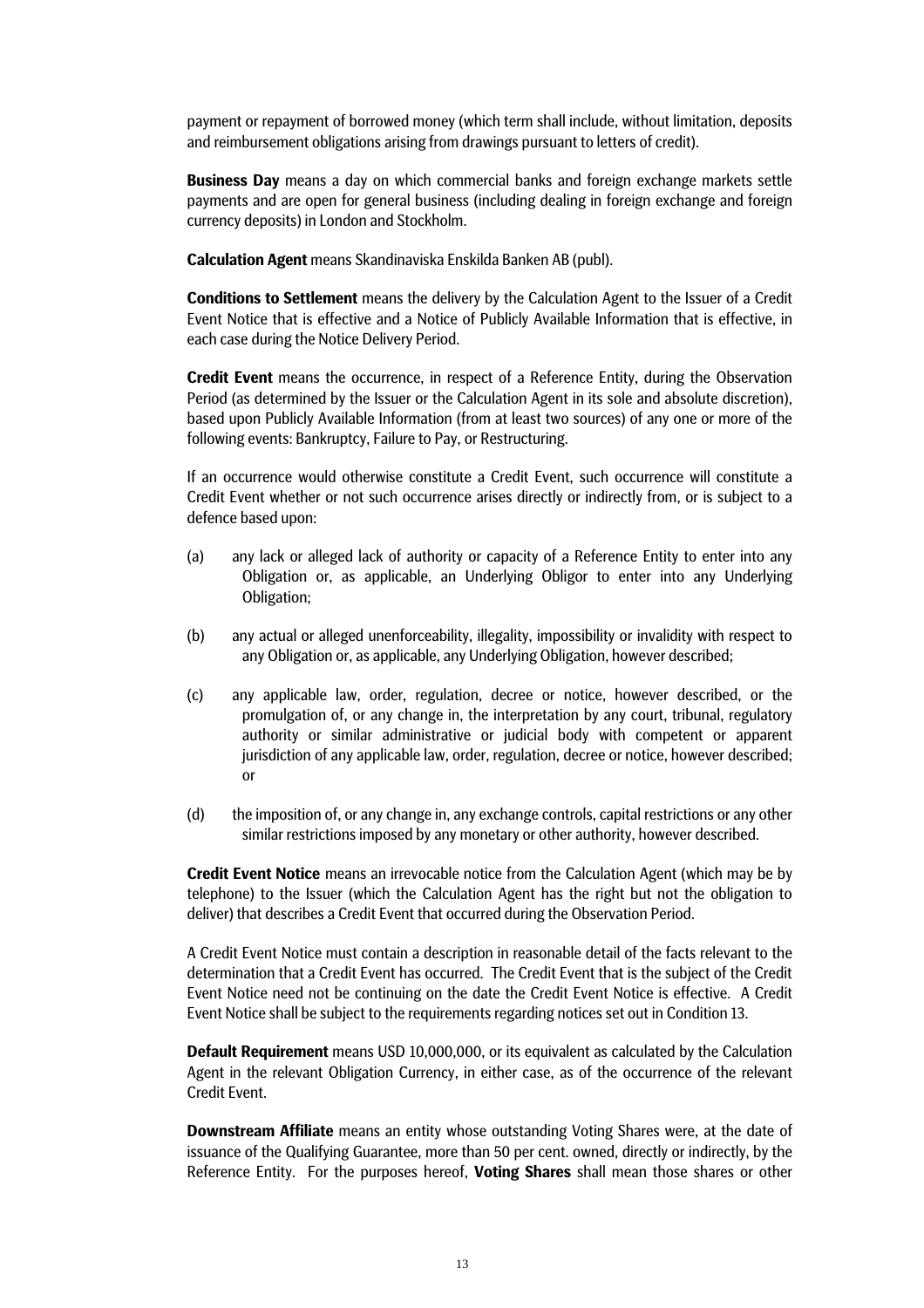interests that have the power to elect the board of directors or similar governing body of an entity.

**Failure to Pay** means after the expiration of any applicable Grace Period (after the satisfaction of any conditions precedent to the commencement of such Grace Period) the failure by a Reference Entity to make, when and where due, any payments in an aggregate amount of not less than the Payment Requirement under one or more Obligations in accordance with the terms of such Obligations at the time of such failure.

### **Grace Period** means:

- (a) subject to (ii) below, the applicable grace period with respect to payments under the relevant Obligation under the terms of such Obligation in effect as of the later of the Trade Date and the date as of which such Obligation is issued or incurred; and
- (b) if, at the later of the Trade Date and the date as of which such Obligation is issued or incurred, no grace period with respect to payments or a grace period with respect to payments of less than three Grace Period Business Days is applicable under the terms of such Obligation, a Grace Period of three Grace Period Business Days shall be deemed to apply to such Obligation; provided that such deemed Grace Period shall expire no later than 20 March 2015.

**Grace Period Business Day** means a day on which commercial banks and foreign exchange markets are generally open to settle payments in the place and places and on the days specified for that purpose in the relevant Obligation and, if a place or places are not so specified, in the jurisdiction of the currency of the Obligation.

**Governmental Authority** means any de facto or de jure government (or any agency, instrumentality, ministry or department thereof), court, tribunal, administrative or other governmental authority or any other entity (private or public) charged with the regulation of the financial markets (including the central bank) of a Reference Entity or of the jurisdiction of organisation of a Reference Entity.

**Loan** means any obligation of a type included in "Borrowed Money" that is documented by a term loan agreement, revolving loan agreement or other similar credit agreement and shall not include any other type of Borrowed Money.

**Notice Delivery Period** means the period from and including the Trade Date to and including 28 calendar days following the Scheduled Maturity Date.

**Notice of Publicly Available Information** means an irrevocable notice from the Calculation Agent (which may be by telephone) to the Issuer (which the Calculation Agent has the right but not the obligation to deliver) that cites Publicly Available Information confirming the occurrence of the Credit Event, described in the Credit Event Notice. The notice given must contain a copy or description in reasonable detail, of the relevant Publicly Available Information. If a Credit Event Notice contains Publicly Available Information, such Credit Event Notice will also be deemed to be a Notice of Publicly Available Information.

**Obligation** means, with respect to a Reference Entity, (a) each obligation of such Reference Entity (either directly, as a provider of a Qualifying Affiliate Guarantee or as provider of any Qualifying Guarantee) described by the relevant Obligation Category and (b) each Reference Obligation.

**Obligation Category** means Borrowed Money.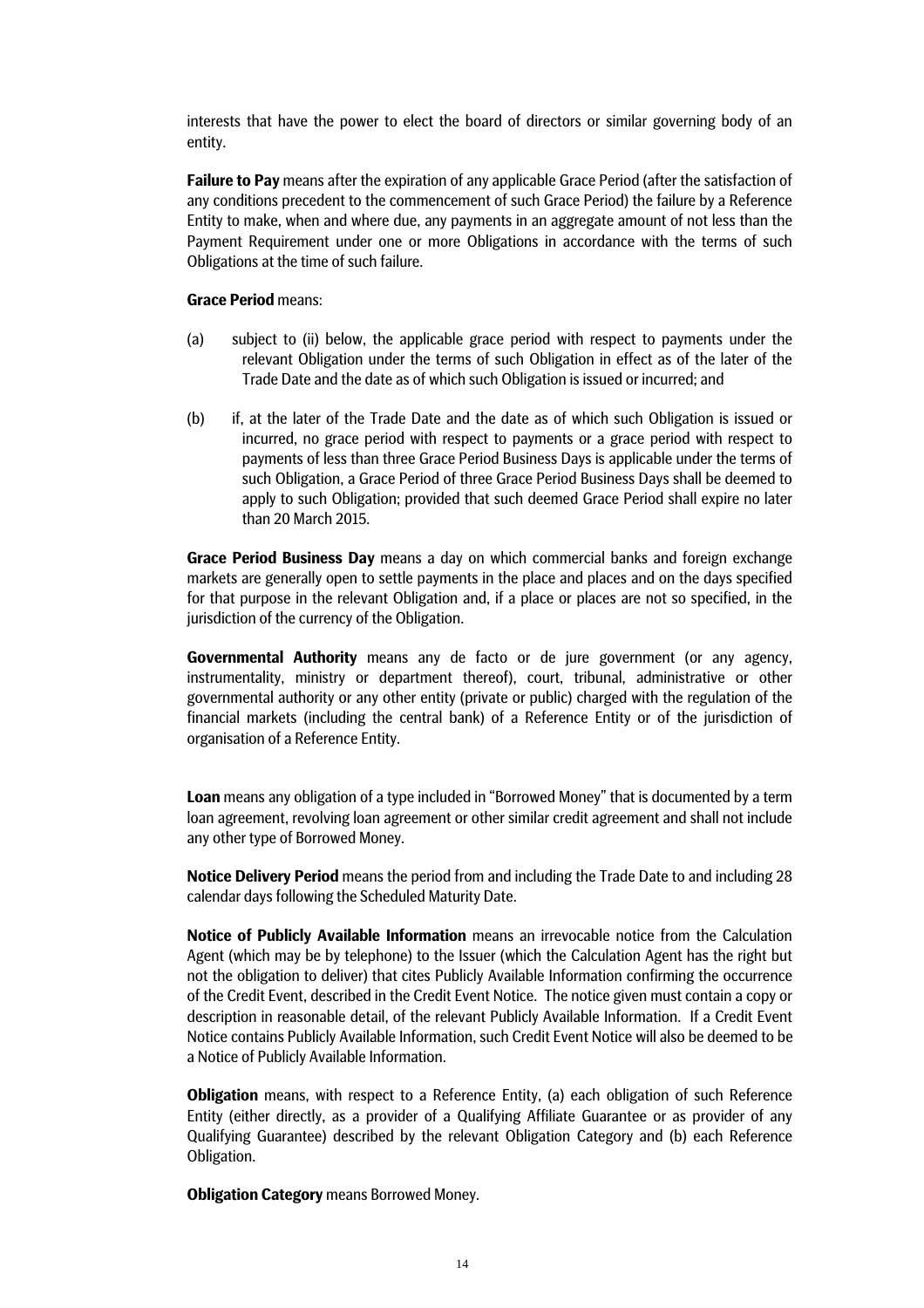**Obligation Currency** means the currency or currencies in which an Obligation Is denominated.

**Observation Period** means the period from and including 23 February 2012 to and including 20 March 2015.

**Payment Requirement** means USD 1,000,000, or its equivalent as calculated by the Calculation Agent in the relevant Obligation Currency, in either case, as of the occurrence of the relevant Failure to Pay or Potential Failure to Pay, as applicable.

**Permitted Currency** means (i) the legal tender of any Group of 7 country (or any country that becomes a member of the Group of 7 if such Group of 7 expands its membership), or (ii) the legal tender of any country which, as of the date of such change, is a member of the Organisation for Economic Co-operation and Development and has a local currency long term debt rating of either AAA or higher assigned to it by Standard & Poor's, a division of the McGraw-Hill Companies, Inc. or any successor to the rating business thereof, Aaa or higher assigned to it by Moody's Investors Service, Inc. or any successor to the rating business thereof or AAA or higher assigned to it by Fitch Ratings or any successor to the rating business thereof.

### **Publicly Available Information** means:

- (a) information that reasonably confirms any of the facts relevant to the determination that the Credit Event, described in a Credit Event Notice has occurred and which:
	- (i) has been published in or on not less than two Public Sources, regardless of whether the reader or user thereof pays a fee to obtain such information provided that, if either the Calculation Agent or the Issuer or any of their respective Affiliates is cited as the sole source of such information, then such information shall not be deemed to be Publicly Available Information unless either the Calculation Agent or the Issuer or any of their Affiliates is acting in its capacity as trustee, fiscal agent, administrative agent, clearing agent or paying agent for an Obligation;
	- (ii) is information received from or published by  $(A)$  a Reference Entity or  $(B)$  a trustee, fiscal agent, administrative agent, clearing agent or paying agent for an Obligation; or
	- (iii) is information contained in any petition or filing instituting a proceeding described in paragraph (d) of the definition of Bankruptcy against or by a Reference Entity; or
	- (iv) is information contained in any order, decree, notice or filing, however described, of or filed with a court, tribunal, exchange, regulatory authority or similar administrative, regulatory or judicial body.
- (b) In the event that the Calculation Agent is (i) the sole source of information in its capacity as trustee, fiscal agent, administrative agent, clearing agent or paying agent for an Obligation and (ii) a holder of the Obligation with respect to which a Credit Event has occurred, the Calculation Agent shall be required to deliver to the Issuer a certificate signed by a Managing Director (or other substantially equivalent title) of the Calculation Agent, which shall certify the occurrence of a Credit Event with respect to a Reference Entity.
- (c) In relation to any information of the type described in paragraphs (a)(ii), (iii) and (iv) above, the Calculation Agent may assume that such information has been disclosed to it without violating any law, agreement or understanding regarding the confidentiality of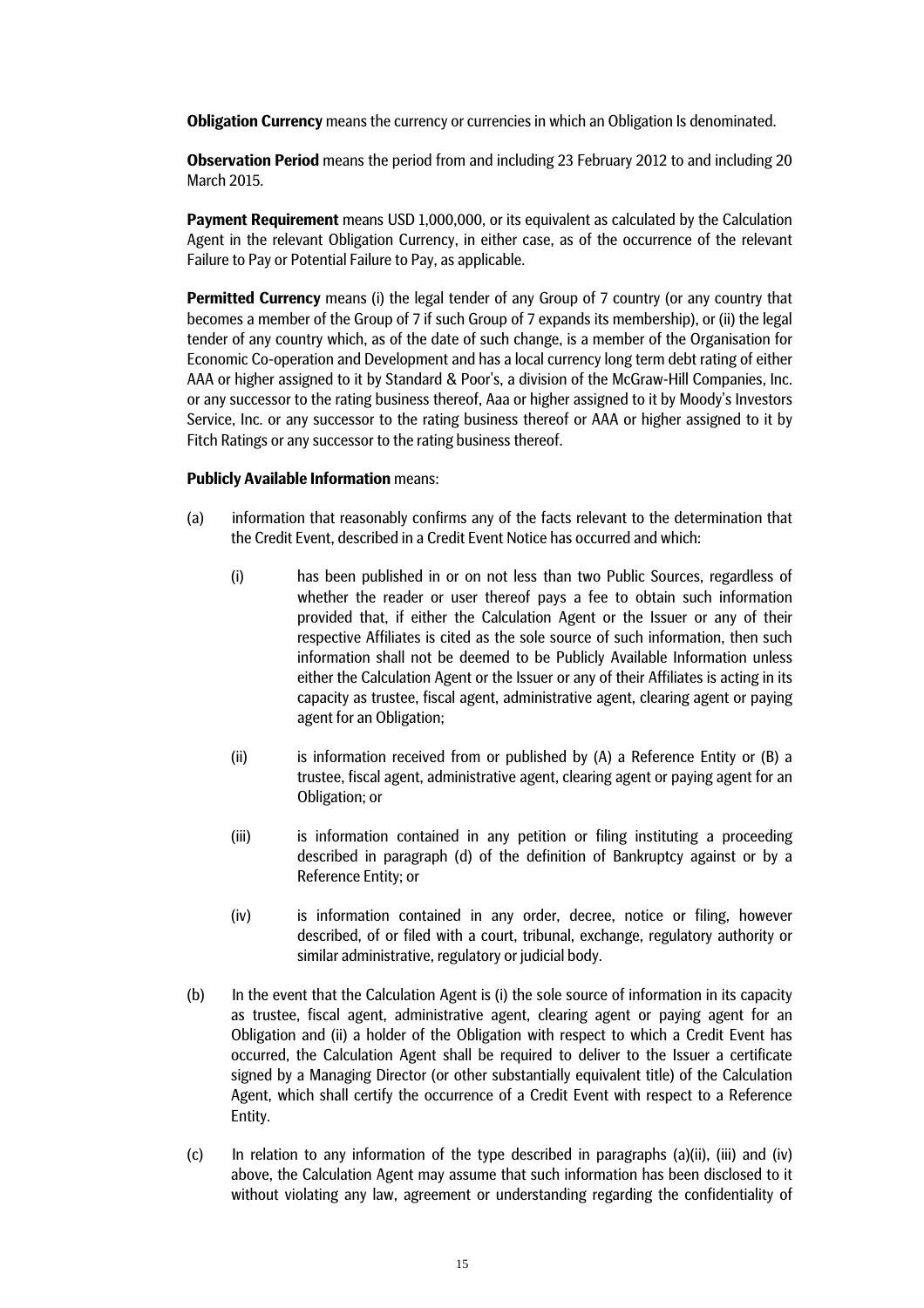such information and that the entity disclosing such information has not taken any action or entered into any agreement or understanding with the Reference Entity or any Affiliate of the Reference Entity that would be breached by, or would prevent, the disclosure of such information to third parties.

- (d) Publicly Available Information need not state:
	- (i) in relation to Downstream Affiliates, the percentage of Voting Shares owned, directly or indirectly, by the Reference Entity; and
	- (ii) that such occurrence:
		- (A) has met the Payment Requirement or Default Requirement;
		- (B) is the result of exceeding any applicable Grace Period; or
		- (C) has met the subjective criteria specified in certain Credit Events.

**Public Source** means each of Bloomberg Service, Dow Jones Telerate Service, Reuter Monitor Money Rates Services, Dow Jones News Wire, Wall Street Journal, New York Times, Nihon Keizai Shinbun, Asahi Shinbun, Yomiuri Shinbun, Financial Times, La Tribune, Les Echos and The Australian Financial Review (and successor publications), the main source(s) of business news in the country in which the Reference Entity is organised and any other internationally recognised published or electronically displayed news sources).

**Qualifying Affiliate Guarantee** means a Qualifying Guarantee provided by a Reference Entity in respect of an Underlying Obligation of a Downstream Affiliate of that Reference Entity.

**Qualifying Guarantee** means an arrangement evidenced by a written instrument pursuant to which a Reference Entity irrevocably agrees (by guarantee of payment or equivalent legal arrangement) to pay all amounts due under an obligation (the "**Underlying Obligation**") for which another party is the obligor (the "**Underlying Obligor**") and that is not at the time of the Credit Event Subordinated to any unsubordinated Borrowed Money obligation of the Underlying Obligor (with references in the definition of Subordination to the Reference Entity deemed to refer to the Underlying Obligor). Qualifying Guarantees shall exclude any arrangement structured (i) as a surety bond, financial guarantee insurance policy, letter of credit or equivalent legal arrangement or (ii) pursuant to the terms of which the payment obligations of the Reference Entity can be discharged, reduced, assigned or otherwise altered as a result of the occurrence or non-occurrence of an event or circumstance (other than payment). The benefit of a Qualifying Guarantee must be capable of being Delivered together with the Delivery of the Underlying Obligation.

**Reference Entity** means each entity included in the iTraxx<sup>®</sup> Europe Crossover Series 16 (the **Reference Portfolio**) index from time to time. Any Successor to a Reference Entity shall be a Reference Entity for these purposes.

**Reference Portfolio** means the portfolio of Reference Entities (together with any Successor) as set out in Schedule 2.

**Relevant Obligations** means the Obligations constituting Bonds and Loans of the Reference Entity outstanding immediately prior to the effective date of the Succession Event, excluding any debt obligations outstanding between the Reference Entity and any of its Affiliates, as determined by the Calculation Agent. The Calculation Agent will determine the entity which succeeds to such Relevant Obligations on the basis of the Best Available Information. If the date on which the Best Available Information becomes available or is filed precedes the legally effective date of the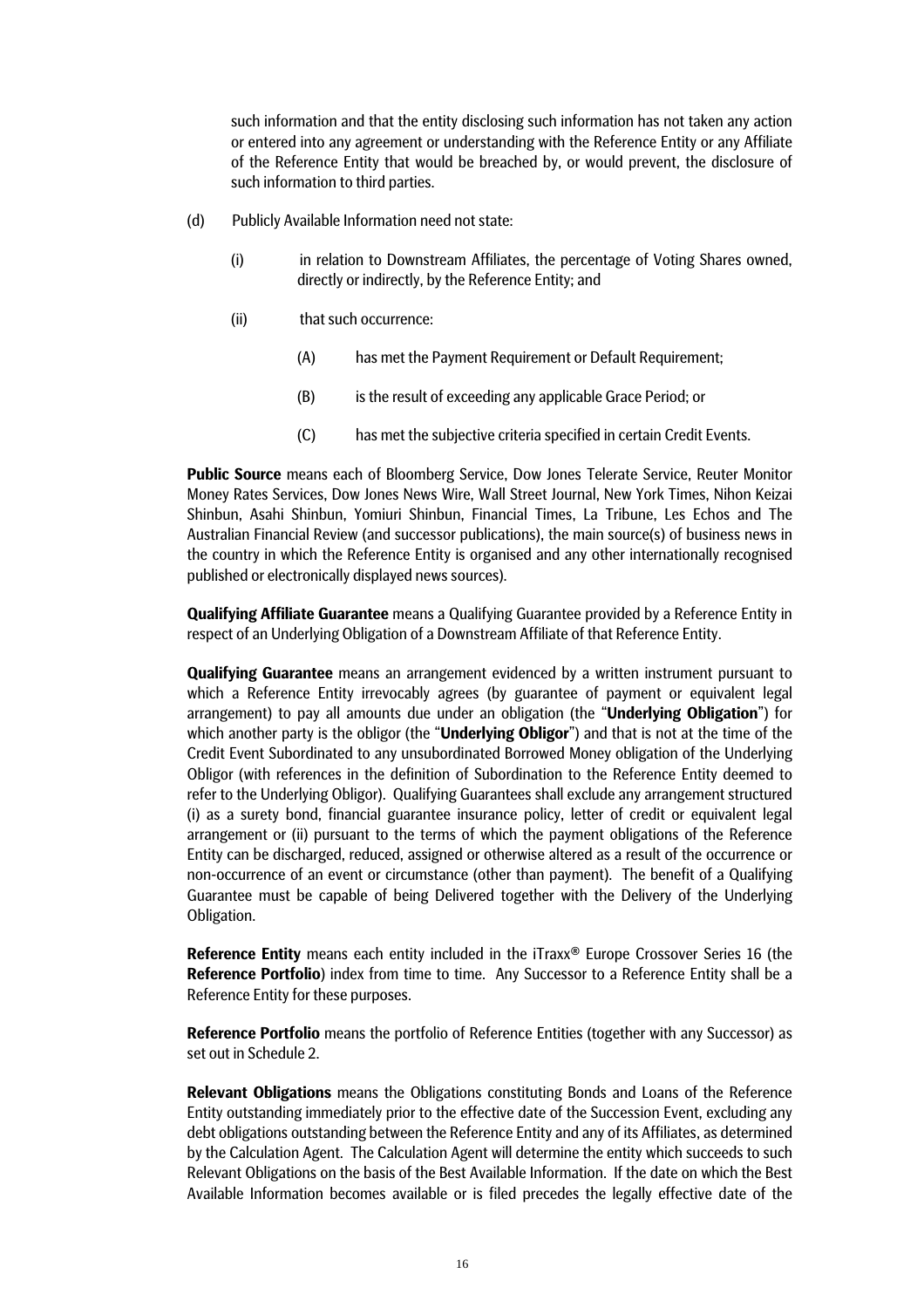relevant Succession Event, any assumptions as to the allocation of obligations between or among entities contained in the Best Available Information will be deemed to have been fulfilled as of the legally effective date of the Succession Event, whether or not this is in fact the case.

**Restructured Bond or Loan** means an Obligation which is a Bond or Loan and in respect of which the Restructuring that is the subject of a Credit Event Notice has occurred.

**Restructuring** means, with respect to one or more Obligations and in relation to an aggregate amount of not less than the Default Requirement, any one or more of the following events occurs in a form that binds all holders of such Obligation, is agreed between a Reference Entity or a Governmental Authority and a sufficient number of holders of the Obligation to bind all the holders of such Obligation or is announced (or otherwise decreed) by a Reference Entity or a Governmental Authority in a form that binds all holders of such Obligation, and such event is not expressly provided for under the terms of such Obligation in effect as of the later of the Trade Date and the date as of which such Obligation is issued or incurred:

- (i) a reduction in the rate or amount of interest payable or the amount of scheduled interest accruals;
- (ii) a reduction in the amount of principal or premium payable at maturity or at scheduled redemption dates;
- (iii) a postponement or other deferral of a date or dates for either (i) the payment or accrual of interest or (ii) the payment of principal or premium;
- (iv) a change in the ranking in priority of payment of any Obligation, causing the Subordination of such Obligation to any other Obligation; or
- (v) any change in the currency or composition of any payment of interest or principal to any currency which is not a Permitted Currency.

Notwithstanding the above provisions, none of the following shall constitute a Restructuring:

- (a) the payment in euro of interest or principal in relation to an Obligation denominated in a currency of a Member State of the European Union that adopts or has adopted the single currency in accordance with the Treaty establishing the European Community, as amended by the Treaty on European Union;
- (b) the occurrence of, agreement to or announcement of any of the events described in (i) to (v) above due to an administrative adjustment, accounting adjustment or tax adjustment or other technical adjustment occurring in the ordinary course of business; and
- (c) the occurrence of, agreement to or announcement of any of the events described in (i) to (v) above in circumstances where such event does not directly or indirectly result from a deterioration in the creditworthiness or financial condition of the Reference Entity.

For purposes of the definition of Restructuring, the term Obligation shall be deemed to include Underlying Obligations for which the Reference Entity is acting as provider of any Qualifying Guarantee. In the case of a Qualifying Guarantee and an Underlying Obligation, references to the Reference Entity in the initial paragraph and sub-paragraphs (i) to (v) of the definition of Restructuring shall be deemed to refer to the Underlying Obligor and the reference to the Reference Entity in the second paragraph of this definition of Restructuring shall continue to refer to the Reference Entity.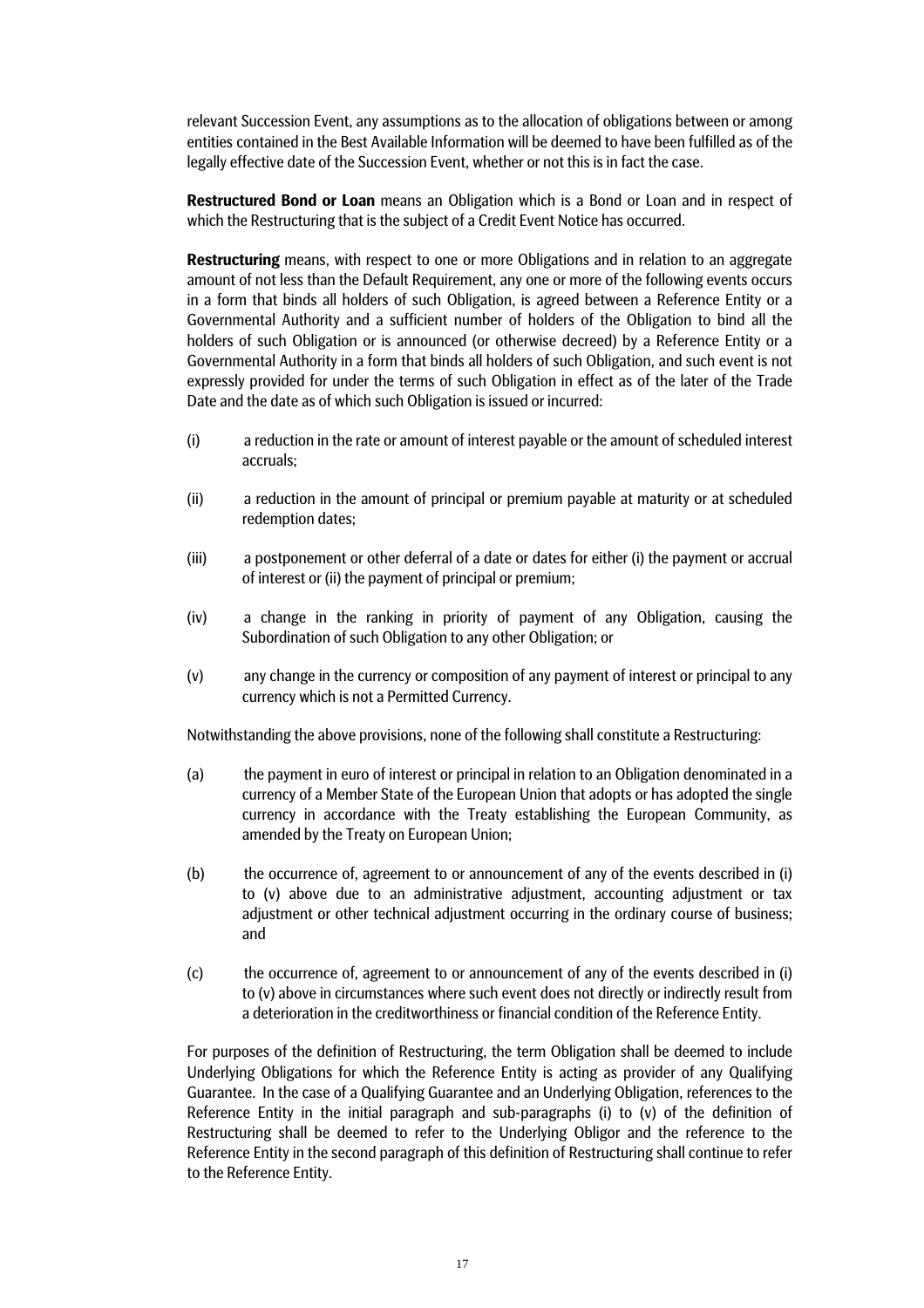Notwithstanding anything to the contrary in the definition of Restructuring, the occurrence of, agreement to, or announcement of, any of the events described in sub-paragraphs (i) to (v) of the definition of "Restructuring" shall not be a Restructuring unless the Obligation in respect of any such events is a Multiple Holder Obligation. **Multiple Holder Obligation** means an Obligation that (i) at the time of the event which constitutes a Restructuring Credit Event is held by more than three holders that are not Affiliates of each other and (ii) with respect to which a percentage of holders (determined pursuant to the terms of the Obligation as in effect on the date of such event) at least equal to sixty-six and two-thirds is required to consent to the event which constitutes a Restructuring Credit Event.

**Restructuring Date** means, with respect to a Restructured Bond or Loan, the date on which a Restructuring is legally effective in accordance with the terms of the documentation governing such Restructuring.

**Settlement Amount** means an amount calculated by the Calculation Agent equal to the Final Redemption Amount in accordance with clause 26 in Part A of these Final Terms.

**Succession Event** means an event such as a merger, de-merger, consolidation, amalgamation, transfer of assets or liabilities, spin off or other similar event in which one entity succeeds to the obligations of another entity, whether by operation of law or pursuant to any agreement. Notwithstanding the foregoing, "Succession Event" shall not include an event in which the holders of obligations of the Reference Entity exchange such obligations for the obligations of another entity, unless such exchange occurs in connection with a merger, demerger, consolidation, amalgamation, transfer of assets or liabilities, spin-off or other similar event.

**Successor** means in relation to a Reference Entity, the entity or entities, if any, determined as set forth below:

- (a) if one entity directly or indirectly succeeds to seventy-five per cent. or more of the Relevant Obligations of the Reference Entity by way of a Succession Event, that entity will be the sole Successor;
- (b) if only one entity directly or indirectly succeeds to more than twenty-five per cent. (but less than seventy-five per cent.) of the Relevant Obligations of the Reference Entity by way of a Succession Event, and not more than twenty-five per cent. of the Relevant Obligations of the Reference Entity remain with the Reference Entity, the entity that succeeds to more than twenty-five per cent. of the Relevant Obligations will be the sole Successor;
- (c) if more than one entity each directly or indirectly succeed to more than twenty-five per cent. of the Relevant Obligations of the Reference Entity by way of a Succession Event, and not more than twenty-five per cent. of the Relevant Obligations of the Reference Entity remain with the Reference Entity, the entities that succeed to more than twentyfive per cent. of the Relevant Obligations will each be a Successor and the Terms and Conditions and/or the applicable Final Terms will be adjusted as provided below;
- (d) if one or more entities each directly or indirectly succeed to more than twenty-five per cent. of the Relevant Obligations of the Reference Entity by way of a Succession Event, and more than twenty-five per cent. of the Relevant Obligations of the Reference Entity remain with the Reference Entity, each such entity and the Reference Entity will each be a Successor and these Terms and Conditions and/or the applicable Final Terms will be adjusted as provided below:
- (e) if one or more entities directly or indirectly succeed to a portion of the Relevant Obligations of the Reference Entity by way of a Succession Event, but no entity succeeds to more than twenty-five per cent. of the Relevant Obligations of the Reference Entity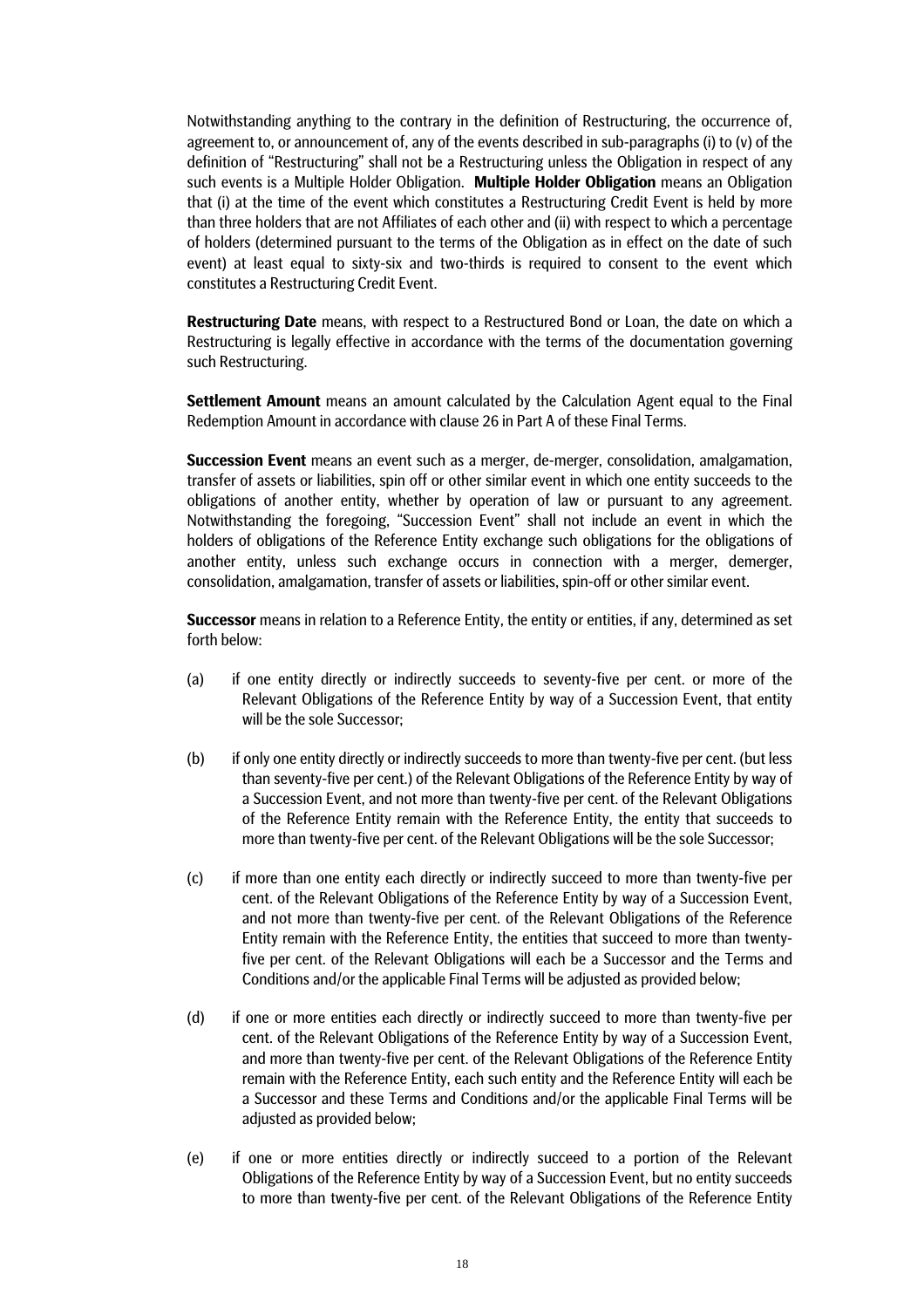and the Reference Entity continues to exist, there will be no Successor and the Reference Entity will not be changed in any way as a result of the Succession Event; and

(f) if one or more entities directly or indirectly succeed to a portion of the Relevant Obligations of the Reference Entity by way of a Succession Event, but no entity succeeds to more than twenty-five per cent. of the Relevant Obligations of the Reference Entity and the Reference Entity ceases to exist, the entity which succeeds to the greatest percentage of Relevant Obligations (or, if two or more entities succeed to an equal percentage of Relevant Obligations, the entity from among those entities which succeeds to the greatest percentage of obligations of the Reference Entity) will be the sole Successor.

The Calculation Agent will be responsible for determining, as soon as reasonably practicable after it becomes aware of the relevant Succession Event (but no earlier than fourteen calendar days after the legally effective date of the Succession Event), and with effect from the legally effective date of the Succession Event, whether the relevant thresholds set forth above have been met, or which entity qualifies under (f) above, as applicable. In calculating the percentages used to determine whether the relevant thresholds set forth above have been met, or which entity qualifies under (f) above, as applicable, the Calculation Agent shall use, in respect of each applicable Relevant Obligation included in such calculation, the amount of the liability in respect of such Relevant Obligation listed in the Best Available Information and shall, as soon as practicable after such calculation, make such calculation available for inspection by Holder(s) at the specified office of the Fiscal Agent.

Where pursuant to paragraph (c) or (d) above, more than one Successor has been identified, the Calculation Agent shall adjust such of the Terms and Conditions and/or these Final Terms as it in its sole and absolute discretion acting in a commercially reasonable manner shall determine to be appropriate to reflect that the relevant Reference Entity has been succeeded by more than one Successor and shall determine the effective date of that adjustment. The Calculation Agent shall be deemed to be acting in a commercially reasonable manner if it adjusts such of the Terms and Conditions and/or these Final Terms in such a manner as to reflect the adjustment to and/or division of any credit derivative transaction(s) related to or underlying the Notes under the provisions of the 2003 ISDA Credit Derivatives Definitions.

Upon the Calculation Agent making such adjustment, the Issuer shall give notice as soon as practicable to Holders in accordance with Condition 13, stating the adjustment to the Terms and Conditions and/or these Final Terms and giving brief details of the relevant Succession Event.

For the purposes of this definition of "Successor", **succeed** means, with respect to a Reference Entity and its Relevant Obligations (or, as applicable, Obligations), that a party other than such Reference Entity (i) assumes or becomes liable for such Relevant Obligations (or, as applicable, Obligations) whether by operation of law or pursuant to any agreement or (ii) issues Bonds that are exchanged for Relevant Obligations (or, as applicable, Obligations), and in either case such Reference Entity is no longer an obligor (primarily or secondarily) or guarantor with respect to such Relevant Obligations (or, as applicable, Obligations). The determinations required pursuant to paragraph (a) of this definition of **Successor** shall be made, in the case of an exchange offer, on the basis of the Outstanding Principal Balance of Relevant Obligations tendered and accepted in the exchange and not on the basis of the Outstanding Principal Balance of Bonds for which Relevant Obligations have been exchanged.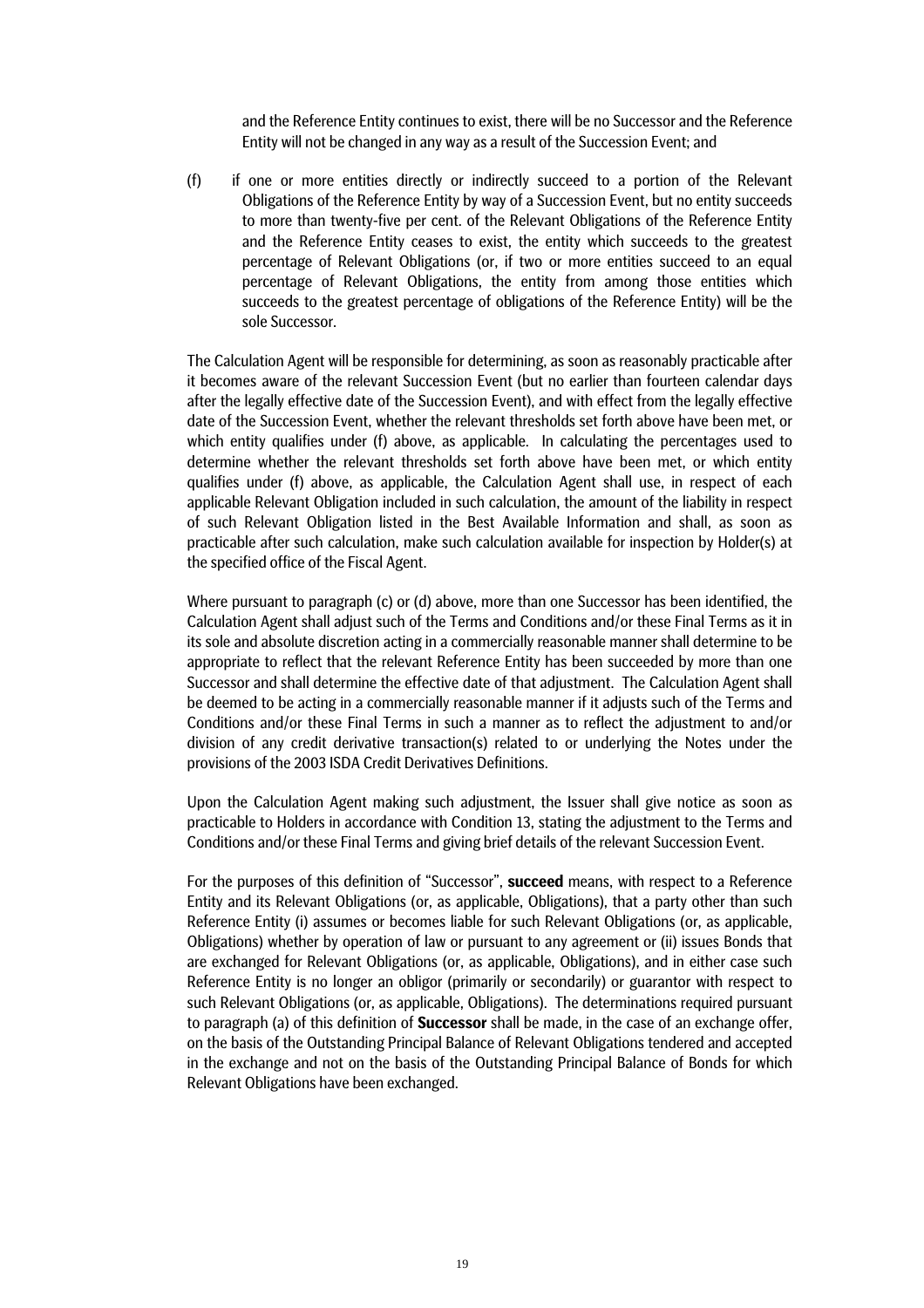# **SCHEDULE 2**

Alcatel-Lucent/France Ardagh Packaging Finance Plc International Consolidated Air Cable & Wireless Ltd Cable & Wireless Worldwide PLC CIR-Compagnie Industriali Riun Clariant AG Codere Finance Luxembourg SA Continental AG ConvaTec Healthcare E SA Dixons Retail PLC EDP - Energias de Portugal SA Fiat Industrial SpA Fiat SpA Fresenius SE & Co KGaA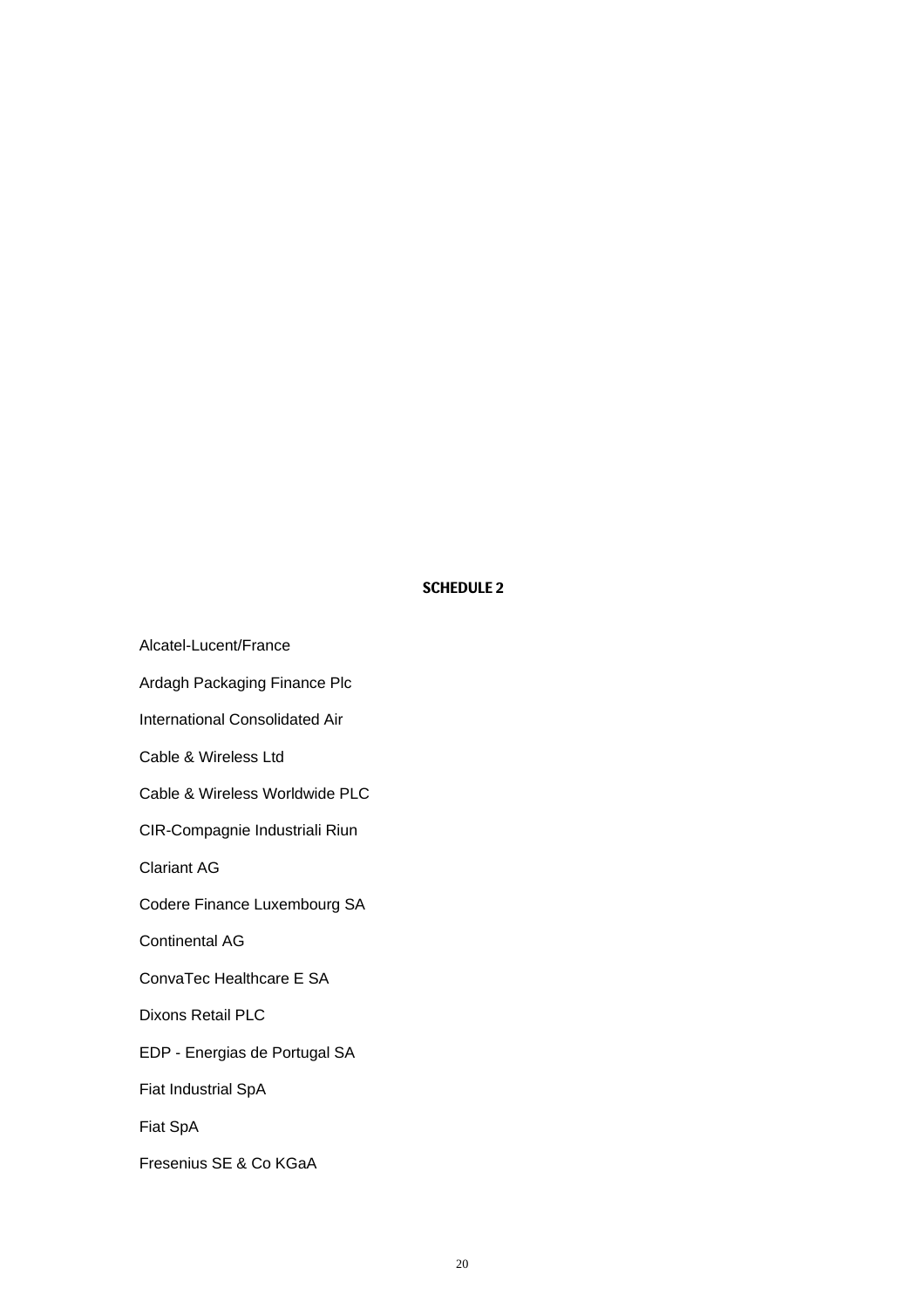Grohe Holding GmbH Havas SA HeidelbergCement AG Hellenic Telecommunications Or Ineos Group Holdings Ltd ISS A/S ITV PLC Kabel Deutschland Vertrieb und Ladbrokes PLC Lafarge SA M-real OYJ Melia Hotels International SA Musketeer GmbH Nokia OYJ Norske Skogindustrier ASA NXP BV / NXP Funding LLC Ono Finance II PLC Peugeot SA Portugal Telecom International Rallye SA Renault SA Scandinavian Airlines System D Smurfit Kappa Funding PLC Societe Air France Stena AB Stora Enso OYJ Sunrise Communications Holding ThyssenKrupp AG TUI AG